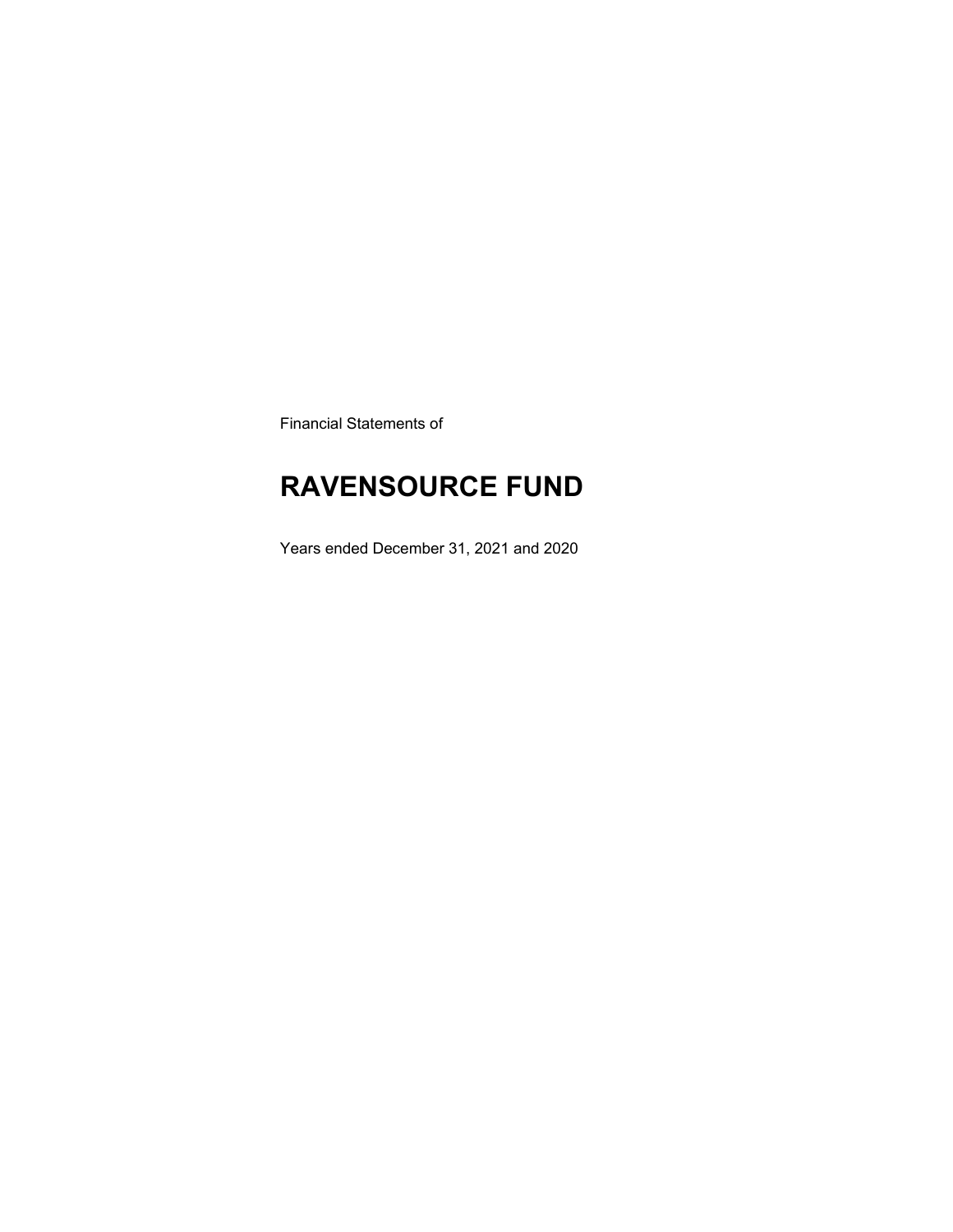Table of Contents

|   |                                                                                              | Page   |
|---|----------------------------------------------------------------------------------------------|--------|
| ٠ | Independent Auditors' Report                                                                 |        |
| ٠ | <b>Financial Statements of Ravensource Fund</b>                                              |        |
|   | <b>Statements of Financial Position</b><br>$\bullet$                                         | 1      |
|   | Statements of Comprehensive Income (Loss)<br>$\bullet$                                       | 2      |
|   | Statements of Changes in Net Assets Attributable to Holders of Redeemable Units<br>$\bullet$ | 3      |
|   | <b>Statements of Cash Flows</b><br>$\bullet$                                                 | 4      |
|   | Schedule of Investments                                                                      | 5      |
|   | Notes to Financial Statements                                                                | ճ - 29 |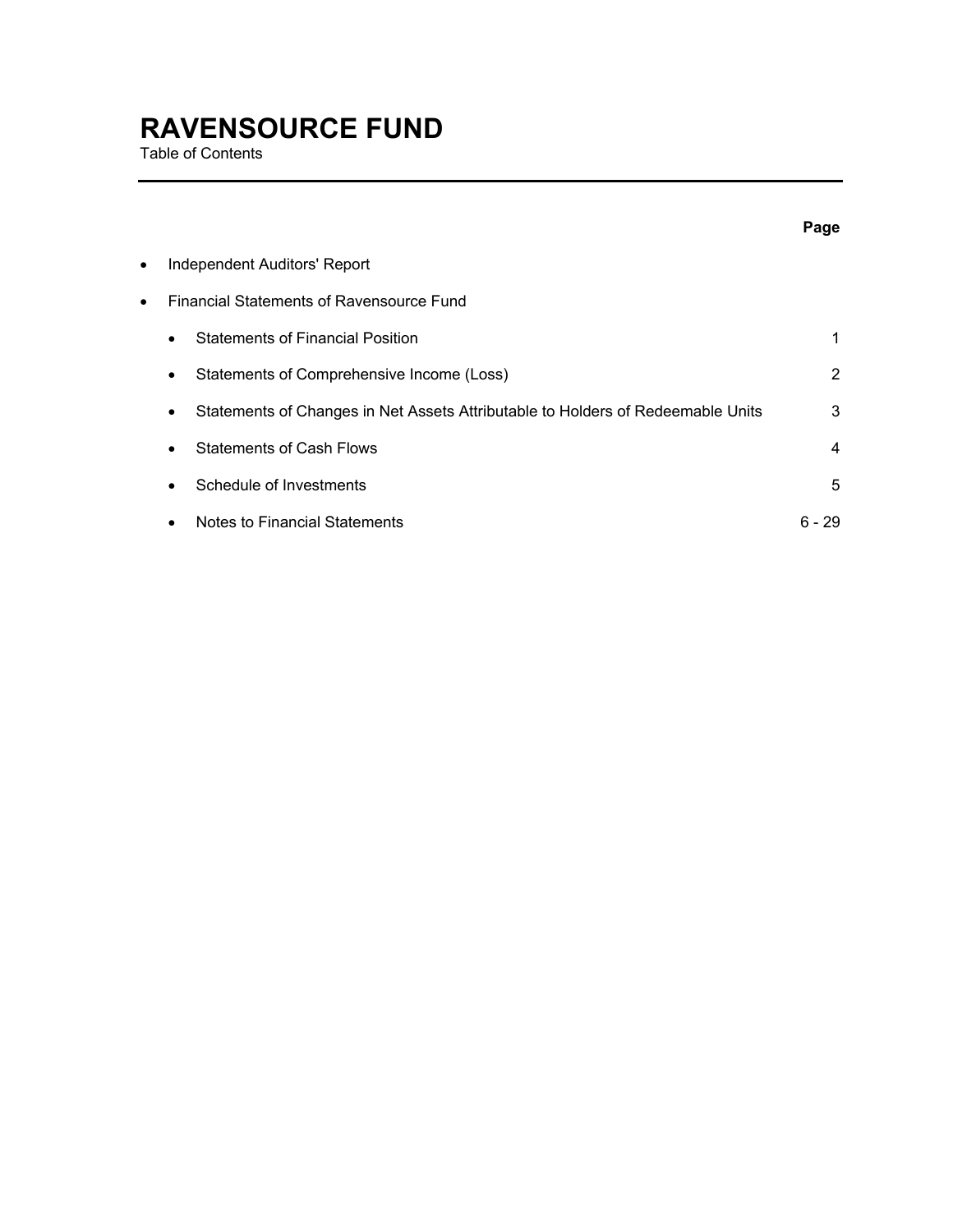

KPMG LLP Bay Adelaide Centre 333 Bay Street, Suite 4600 Toronto ON M5H 2S5 Canada Tel 416-777-8500 Fax 416-777-8818

### **INDEPENDENT AUDITORS' REPORT**

To the Unitholders of Ravensource Fund

### *Opinion*

We have audited the financial statements of Ravensource Fund (the Entity), which comprise:

- the statements of financial position as at December 31, 2021 and 2020
- the statements of comprehensive income (loss) for the years then ended
- the statements of changes in net assets attributable to holders of redeemable units for the years then ended
- the statements of cash flows for the years then ended
- and notes to the financial statements, including a summary of significant accounting policies

(Hereinafter referred to as the "financial statements").

In our opinion, the accompanying financial statements present fairly, in all material respects, the financial position of the Entity as at December 31, 2021 and 2020, and its financial performance and its cash flows for the years then ended in accordance with International Financial Reporting Standards (IFRS).

#### *Basis for Opinion*

We conducted our audit in accordance with Canadian generally accepted auditing standards. Our responsibilities under those standards are further described in the *"Auditors' Responsibilities for the Audit of the Financial Statements"* section of our auditors' report.

We are independent of the Entity in accordance with the ethical requirements that are relevant to our audit of the financial statements in Canada and we have fulfilled our other ethical responsibilities in accordance with these requirements.

We believe that the audit evidence we have obtained is sufficient and appropriate to provide a basis for our opinion.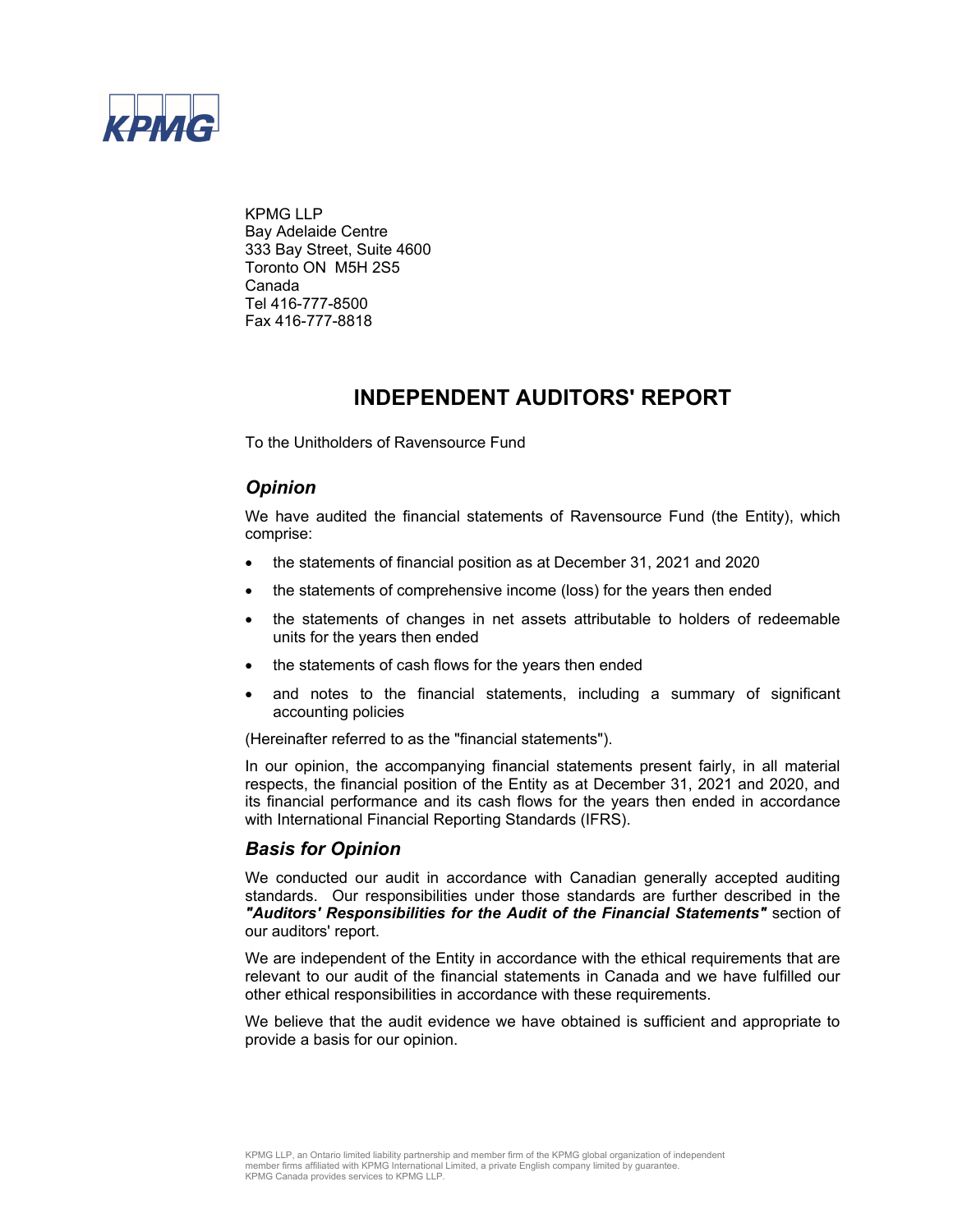

Page 2

### *Other Information*

Management is responsible for the other information. Other information comprises:

 the information included in Management Report of Fund Performance to be filed with the relevant Canadian Securities Commissions.

Our opinion on the financial statements does not cover the other information and we do not and will not express any form of assurance conclusion thereon.

In connection with our audit of the financial statements, our responsibility is to read the other information identified above and, in doing so, consider whether the other information is materially inconsistent with the financial statements or our knowledge obtained in the audit and remain alert for indications that the other information appears to be materially misstated.

We obtained the information included in the Management Report of Fund Performance filed with the relevant Canadian Securities Commissions as at the date of this auditors' report. If, based on the work we have performed on this other information, we conclude that there is a material misstatement of this other information, we are required to report that fact in the auditors' report.

We have nothing to report in this regard.

#### *Responsibilities of Management for the Financial Statements*

Management is responsible for the preparation and fair presentation of the financial statements in accordance with International Financial Reporting Standards (IFRS), and for such internal control as management determines is necessary to enable the preparation of financial statements that are free from material misstatement, whether due to fraud or error.

In preparing the financial statements, management is responsible for assessing the Entity's ability to continue as a going concern, disclosing as applicable, matters related to going concern and using the going concern basis of accounting unless management either intends to liquidate the Entity or to cease operations, or has no realistic alternative but to do so.

#### *Auditors' Responsibilities for the Audit of the Financial Statements*

Our objectives are to obtain reasonable assurance about whether the financial statements as a whole are free from material misstatement, whether due to fraud or error, and to issue an auditors' report that includes our opinion.

Reasonable assurance is a high level of assurance, but is not a guarantee that an audit conducted in accordance with Canadian generally accepted auditing standards will always detect a material misstatement when it exists.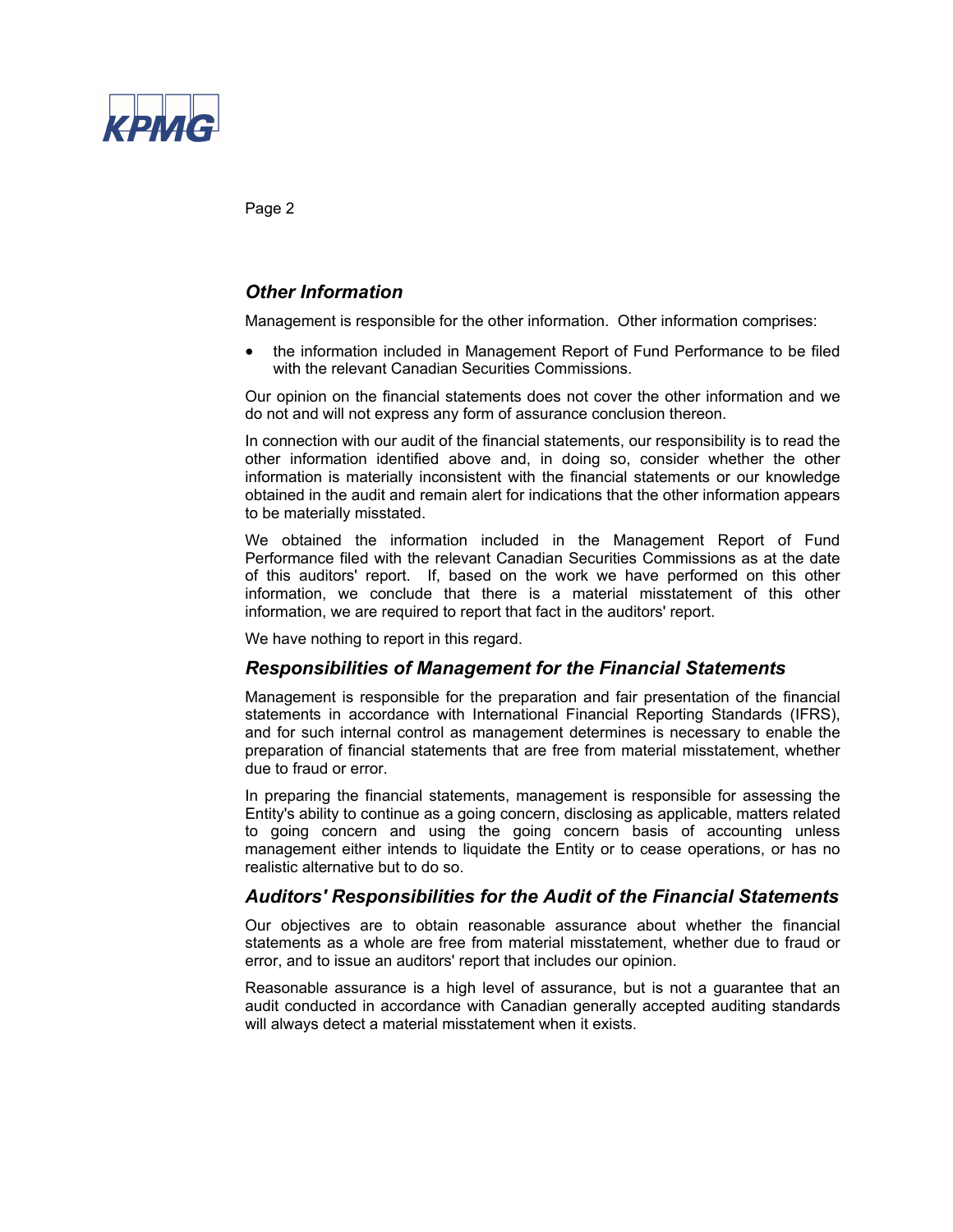

Page 3

Misstatements can arise from fraud or error and are considered material if, individually or in the aggregate, they could reasonably be expected to influence the economic decisions of users taken on the basis of the financial statements.

As part of an audit in accordance with Canadian generally accepted auditing standards, we exercise professional judgment and maintain professional skepticism throughout the audit.

We also:

 Identify and assess the risks of material misstatement of the financial statements, whether due to fraud or error, design and perform audit procedures responsive to those risks, and obtain audit evidence that is sufficient and appropriate to provide a basis for our opinion.

The risk of not detecting a material misstatement resulting from fraud is higher than for one resulting from error, as fraud may involve collusion, forgery, intentional omissions, misrepresentations, or the override of internal control.

- Obtain an understanding of internal control relevant to the audit in order to design audit procedures that are appropriate in the circumstances, but not for the purpose of expressing an opinion on the effectiveness of the Entity's internal control.
- Evaluate the appropriateness of accounting policies used and the reasonableness of accounting estimates and related disclosures made by management.
- Conclude on the appropriateness of management's use of the going concern basis of accounting and, based on the audit evidence obtained, whether a material uncertainty exists related to events or conditions that may cast significant doubt on the Entity's ability to continue as a going concern. If we conclude that a material uncertainty exists, we are required to draw attention in our auditors' report to the related disclosures in the financial statements or, if such disclosures are inadequate, to modify our opinion. Our conclusions are based on the audit evidence obtained up to the date of our auditors' report. However, future events or conditions may cause the Entity to cease to continue as a going concern.
- Evaluate the overall presentation, structure and content of the financial statements, including the disclosures, and whether the financial statements represent the underlying transactions and events in a manner that achieves fair presentation.
- Communicate with those charged with governance regarding, among other matters, the planned scope and timing of the audit and significant audit findings, including any significant deficiencies in internal control that we identify during our audit.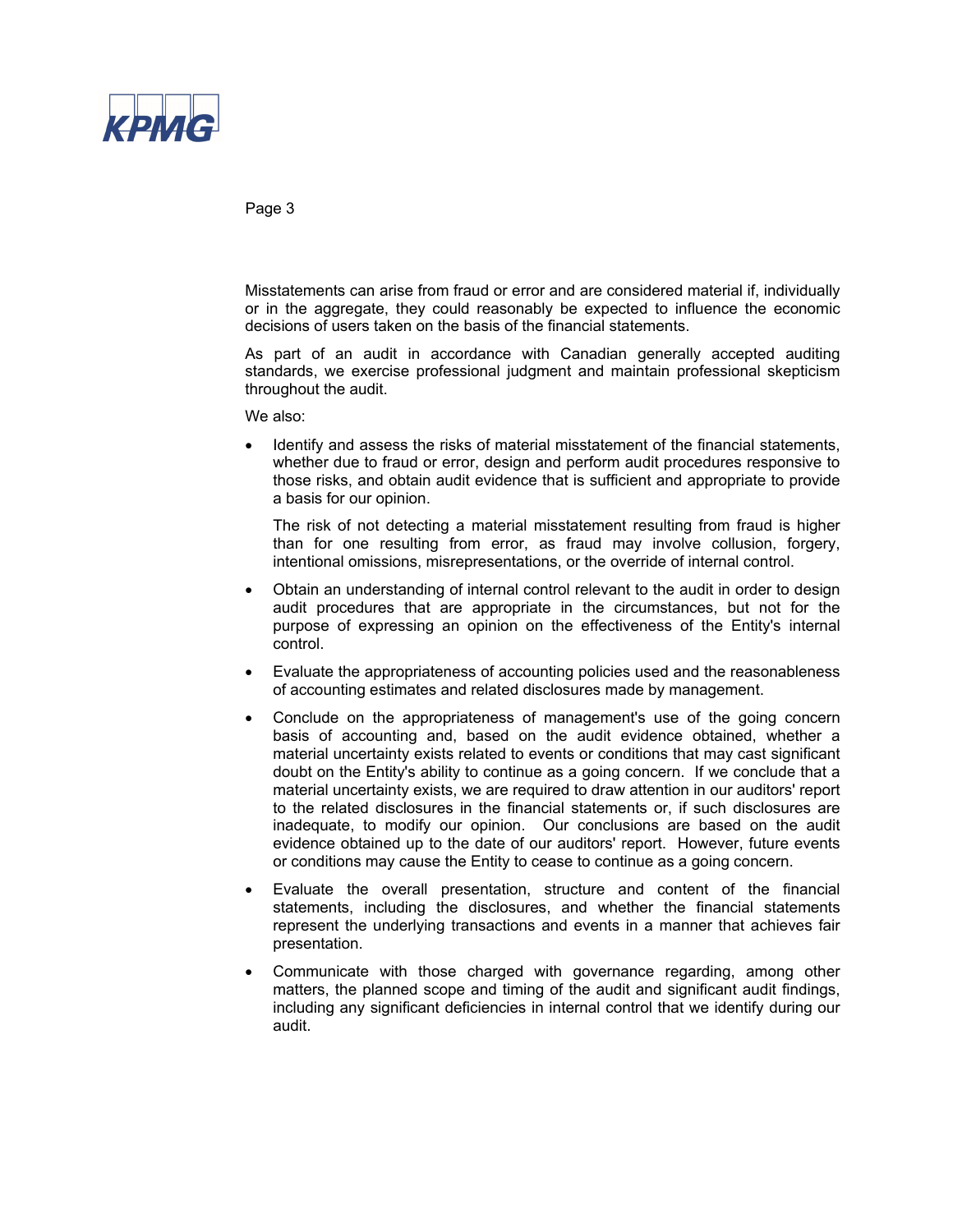

Page 4

• Provide those charged with governance with a statement that we have complied with relevant ethical requirements regarding independence, and communicate with them all relationships and other matters that may reasonably be thought to bear on our independence, and where applicable, related safeguards.

 $KPMG$  14P

Chartered Professional Accountants, Licensed Public Accountants

The engagement partner on the audit resulting in this auditors' report is Gurdev Singh Narula.

Toronto, Canada

March 24, 2022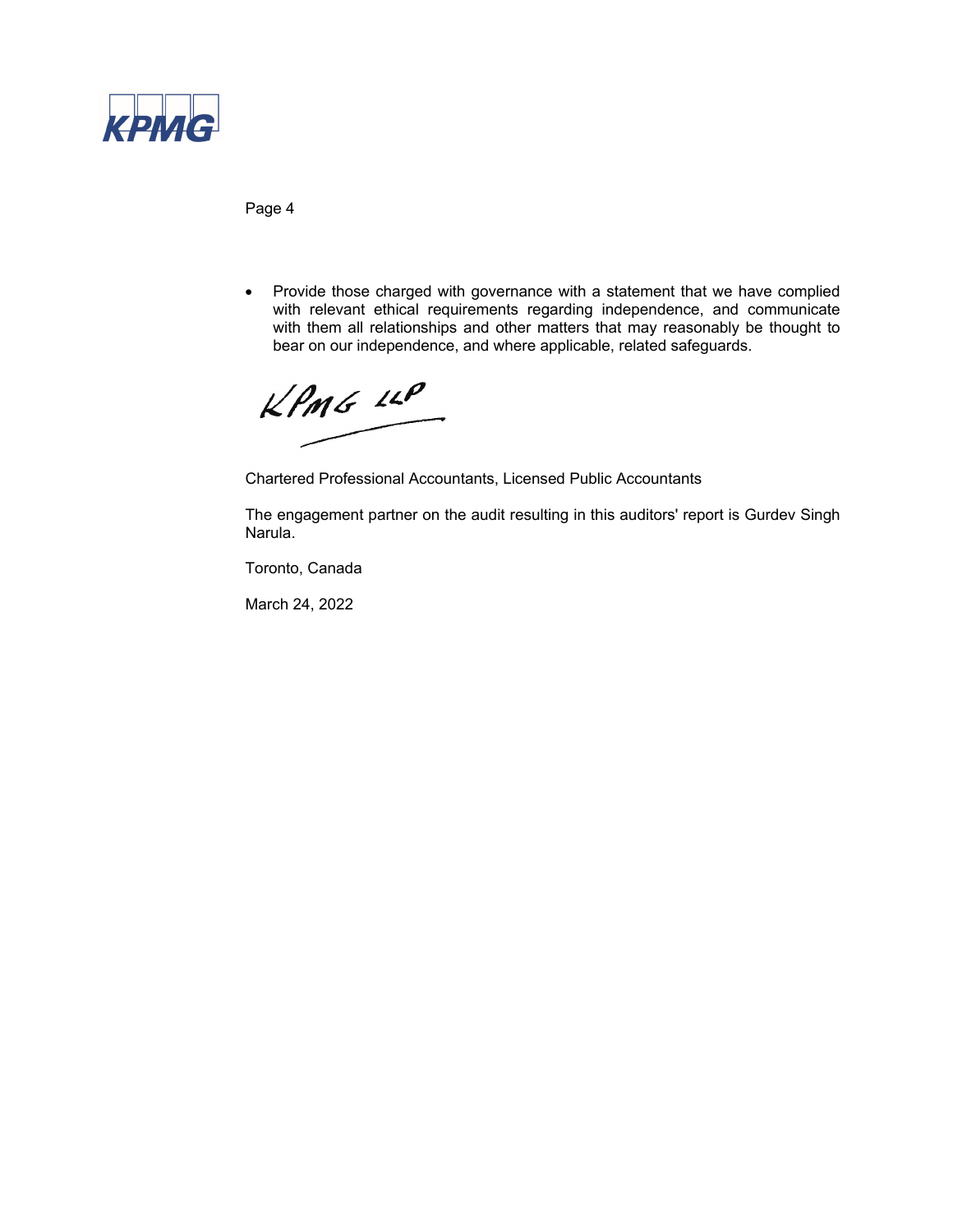Statements of Financial Position

December 31, 2021 and 2020

|                                                                                        | 2021          | 2020             |
|----------------------------------------------------------------------------------------|---------------|------------------|
| Assets                                                                                 |               |                  |
| Cash and cash equivalents<br>Financial assets at fair value through profit or loss     | \$<br>387,385 | \$<br>3,334,030  |
| (cost - \$22,750,866; 2020 - \$18,672,635) (note 10)                                   | 25,813,100    | 19,281,671       |
| Foreign exchange contract (note 10)                                                    | 72,721        | 40,659           |
| Interest and dividends receivable                                                      | 22,063        | 27,431           |
| Prepaid expenses                                                                       | 4,389         | 3,662            |
|                                                                                        | 26,299,658    | 22,687,453       |
| Liabilities                                                                            |               |                  |
| Margin Ioan                                                                            | 5,304,802     |                  |
| Accounts payable and accrued liabilities<br>Management and administrative fees payable | 111,751       | 98,588           |
| (note $4(a)$ and $(b)$ )                                                               | 19,592        | 21,667           |
|                                                                                        | 5,436,145     | 120,255          |
| Net assets attributable to holders of redeemable units                                 | \$20,863,513  | \$<br>22,567,198 |
| Number of redeemable units outstanding (note 6)                                        | 1,197,334     | 1,423,998        |
| Net assets attributable to holders of<br>redeemable units per unit (note 5)            | \$<br>17.43   | \$<br>15.85      |

See accompanying notes to financial statements.

Approved on behalf of the Trust:

Stornoway Portfolio Management Inc., as Investment Manager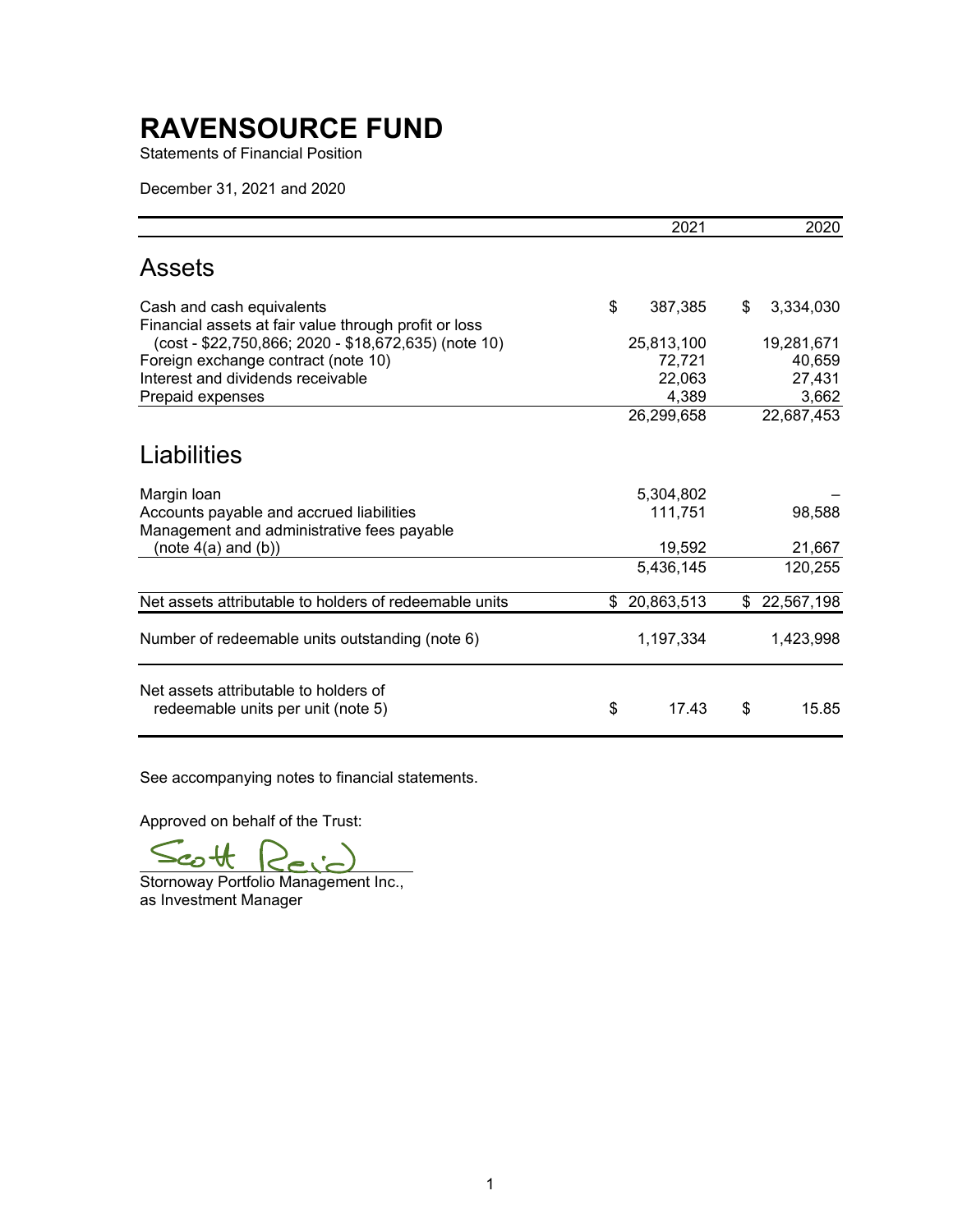Statements of Comprehensive Income (Loss)

Years ended December 31, 2021 and 2020

|                                                            | 2021            | 2020              |
|------------------------------------------------------------|-----------------|-------------------|
| Income:                                                    |                 |                   |
| Dividends and income trust distributions                   | \$<br>102,776   | \$<br>387,021     |
| Interest income for distribution purposes                  | 22,439          | 133,951           |
|                                                            | 125,215         | 520,972           |
| Net change in fair value on financial assets at fair value |                 |                   |
| through profit or loss and foreign exchange contracts:     |                 |                   |
| Net unrealized gain (loss) on financial assets             | 2,476,087       | (3,359,992)       |
| Net realized gain on financial assets, including           |                 |                   |
| foreign exchange translations on cash                      | 471,579         | 274,845           |
| Net unrealized gain (loss) on foreign exchange             |                 |                   |
| contracts                                                  | 32,063          | (117, 123)        |
| Net realized gain on foreign exchange contracts            | 74,008          | 487,544           |
| Net change in fair value on financial assets at fair       |                 |                   |
| value through profit or loss and foreign exchange          |                 |                   |
| contracts                                                  | 3,053,737       | (2,714,726)       |
|                                                            | 3,178,952       | (2, 193, 754)     |
| Expenses:                                                  |                 |                   |
| Management fees (note 4(a))                                | 168,098         | 187,495           |
| Legal fees                                                 | 101,760         | 101,360           |
| Administrative fees (note 4(b))                            | 90,514          | 100,959           |
| Independent review committee fees                          | 37,862          | 36,058            |
| Audit fees                                                 | 36,497          | 32,952            |
| Accounting fees                                            | 35,324          | 33,493            |
| Listing fees                                               | 27,540          | 27,855            |
| Trust administration and transfer agency fees              | 24,000          | 23,999            |
| <b>Transaction costs</b>                                   | 15,691          | 10,108            |
| Investor relations fees (note 4(d))                        | 13,560          | 13,560            |
| Other                                                      | 10,210          | 14,644            |
| Interest                                                   | 45              |                   |
|                                                            | 561,101         | 582,483           |
| Increase (decrease) in net assets attributable to          |                 |                   |
| holders of redeemable units                                | \$<br>2,617,851 | \$<br>(2,776,237) |
| Weighted average number of units outstanding during        |                 |                   |
| the year                                                   | 1,348,861       | 1,592,392         |
| Increase (decrease) in net assets attributable to          |                 |                   |
| holders of redeemable units per weighted average           |                 |                   |
| unit outstanding during the year                           | \$<br>1.94      | \$<br>(1.74)      |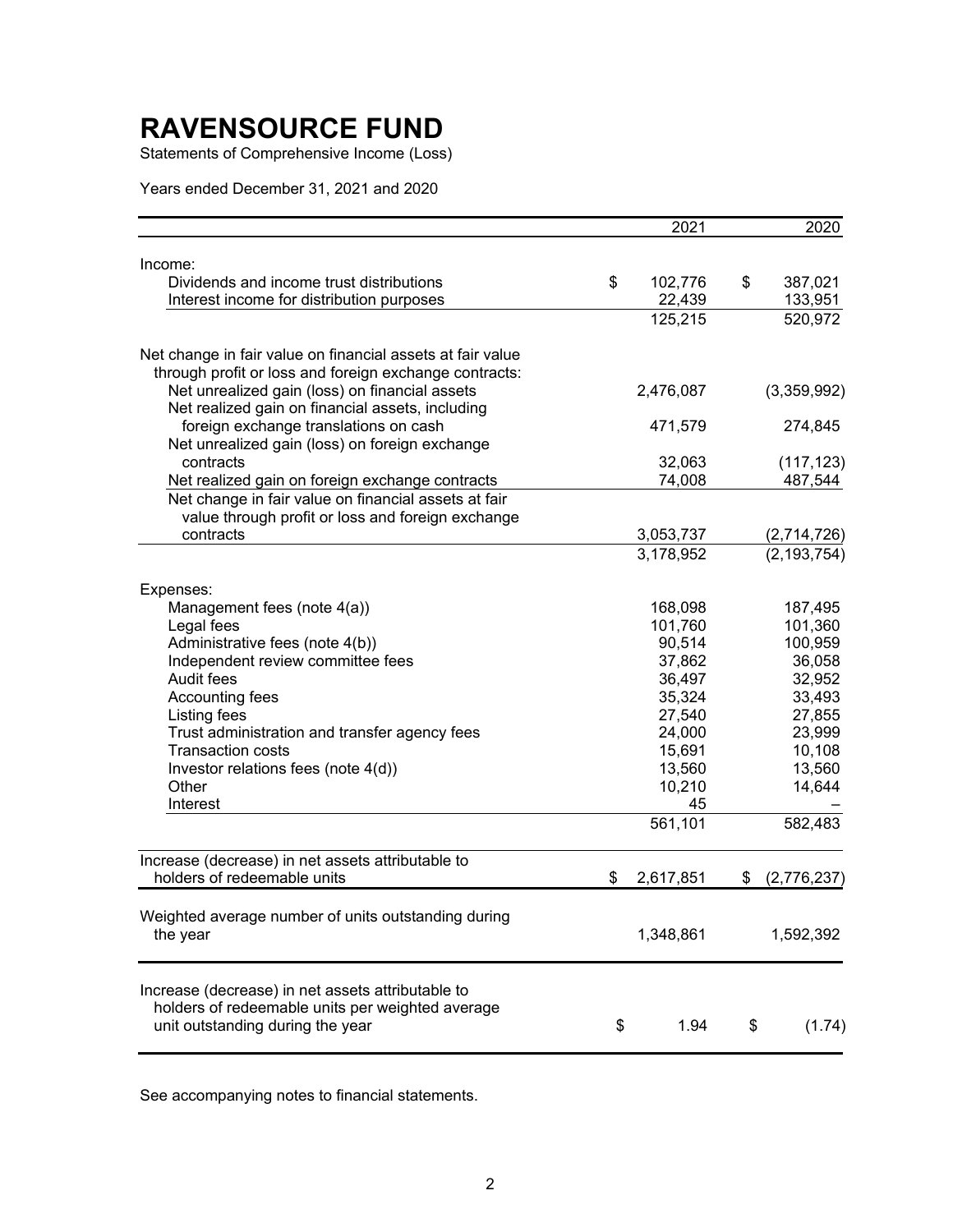Statements of Changes in Net Assets Attributable to Holders of Redeemable Units

Years ended December 31, 2021 and 2020

|                                                                                                           | 2021          |   | 2020        |
|-----------------------------------------------------------------------------------------------------------|---------------|---|-------------|
| Net assets attributable to holders of<br>redeemable units, beginning of year                              | \$ 22,567,198 | S | 29,712,767  |
| Increase (decrease) in net assets attributable to<br>holders of redeemable units                          | 2,617,851     |   | (2,776,237) |
| Capital transactions:                                                                                     |               |   |             |
| Units tendered for redemption (note 5(c))                                                                 | (4,337,350)   |   | (5,013,081) |
| Recirculation of units tendered for redemption (note 5(c))<br>Distributions paid to holders of redeemable | 409,014       |   | 1,108,279   |
| units (note $5(d)$ )                                                                                      | (393,200)     |   | (464,530)   |
|                                                                                                           | (4,321,536)   |   | (4,369,332) |
| Net assets attributable to holders of                                                                     |               |   |             |
| redeemable units, end of year                                                                             | 20,863,513    |   | 22,567,198  |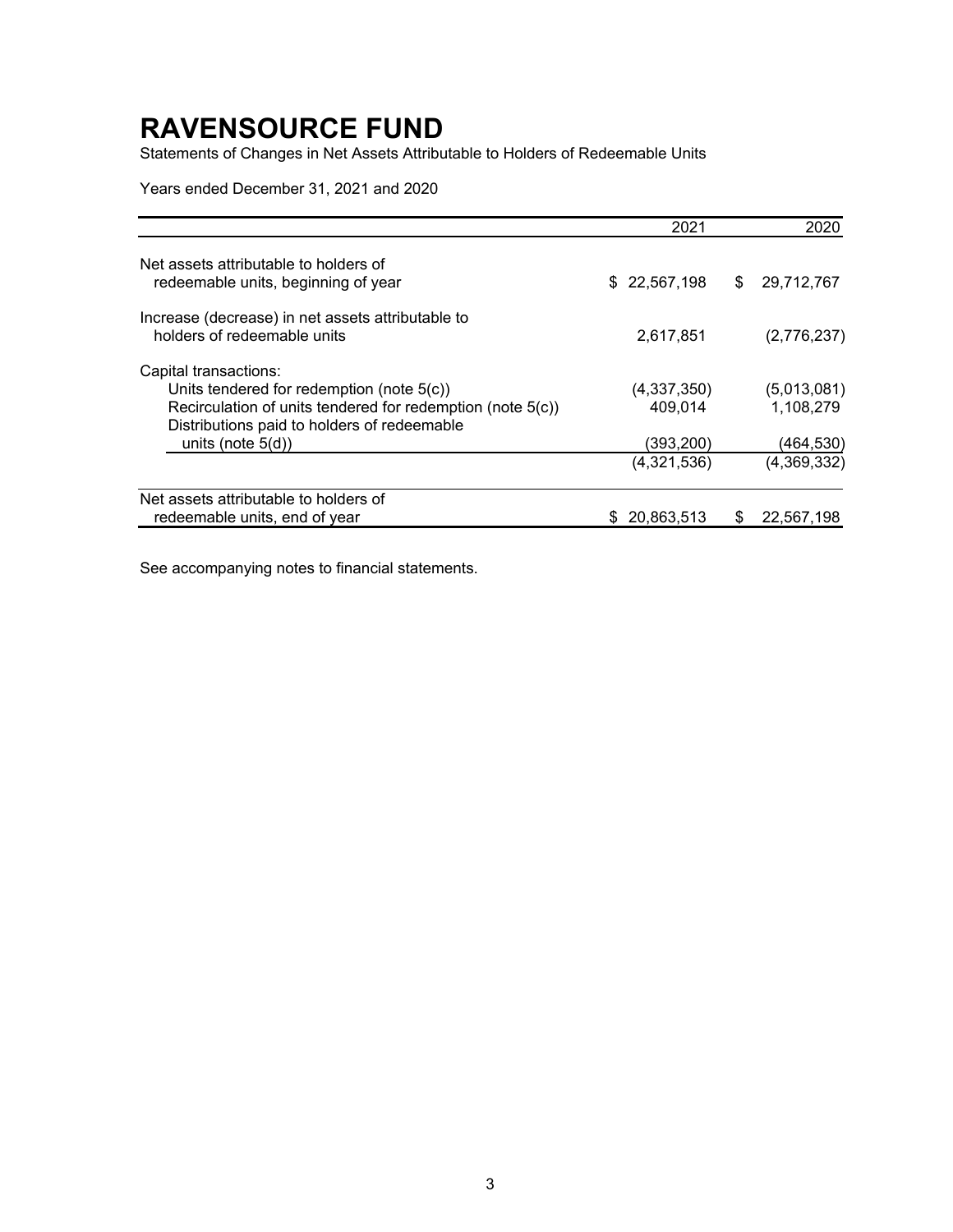Statements of Cash Flows

Years ended December 31, 2021 and 2020

|                                                                                          | 2021            | 2020            |
|------------------------------------------------------------------------------------------|-----------------|-----------------|
| Cash and cash equivalents, beginning of year                                             | \$<br>3,334,030 | 5,992,900<br>S  |
| Increase (decrease) in cash and cash equivalents<br>during the year:                     |                 |                 |
| Cash flows from (used in) operating activities:                                          |                 |                 |
| Increase (decrease) in net assets attributable to                                        |                 |                 |
| holders of redeemable units                                                              | 2,617,851       | (2,776,237)     |
| Adjustments for non-cash income items:                                                   |                 |                 |
| Net unrealized (gain) loss on financial assets                                           | (2,476,087)     | 3,359,992       |
| Net realized (gain) on financial assets,                                                 |                 |                 |
| including foreign exchange translations on cash<br>Net unrealized (gain) loss on foreign | (471, 579)      | (274, 845)      |
| exchange contracts                                                                       | (32,063)        | 117,123         |
| Change in non-cash working capital balances:                                             |                 |                 |
| Decrease in interest and dividends receivable                                            | 5,368           | 30,868          |
| Increase in prepaid expenses                                                             | (727)           | (3,662)         |
| Increase (decrease) in accounts payable and                                              |                 |                 |
| accrued liabilities                                                                      | 13,163          | (373)           |
| Decrease in management and administrative                                                |                 |                 |
| fees payable                                                                             | (2,075)         | (33, 759)       |
| Foreign exchange loss on cash                                                            | (50, 159)       | (11, 963)       |
| Proceeds from sale of investments                                                        | 8,339,683       | 3,372,487       |
| Purchase of investments                                                                  | (11, 873, 286)  | (2,069,169)     |
| Net cash flows from (used in) operating activities                                       | (3,929,911)     | 1,710,462       |
| Cash flows from (used in) financing activities:                                          |                 |                 |
| Distributions paid to holders of redeemable units                                        | (393, 200)      | (464, 530)      |
| Units tendered for redemption                                                            | (4,337,350)     | (5,013,081)     |
| Recirculation of units tendered for redemption                                           | 409,014         | 1,108,279       |
| Increase in margin loan                                                                  | 5,304,802       |                 |
| Net cash flows from (used in) financing activities                                       | 983,266         | (4,369,332)     |
| Decrease in cash and cash equivalents                                                    | (2,946,645)     | (2,658,870)     |
| Cash and cash equivalents, end of year                                                   | \$<br>387,385   | 3,334,030<br>\$ |
|                                                                                          |                 |                 |
| Supplemental cash flow information:                                                      |                 |                 |
| Dividends received                                                                       | \$<br>199,922   | 296,253<br>\$   |
| Interest received                                                                        | 19,021          | 255,587         |
| Interest paid                                                                            | 45              |                 |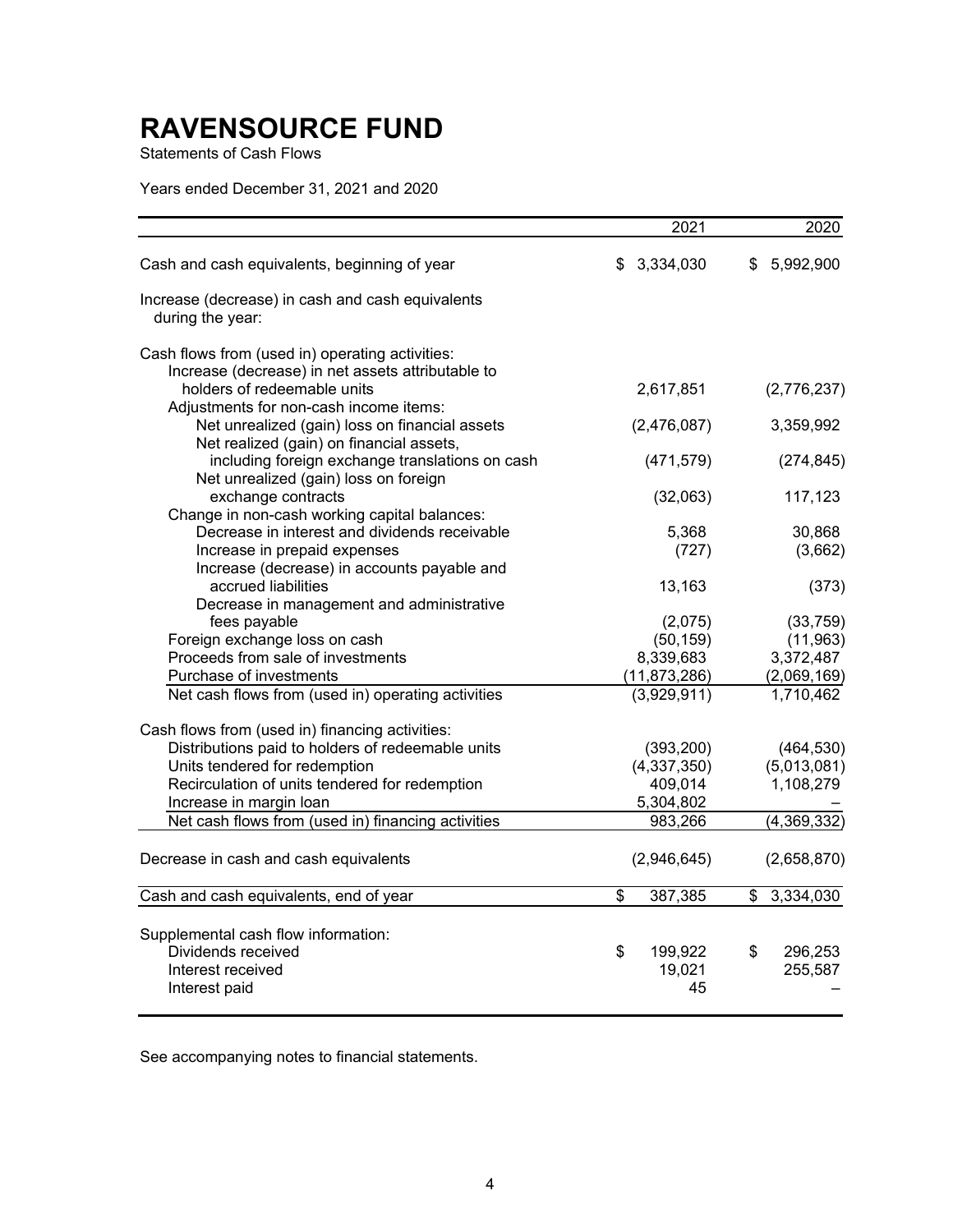Schedule of Investments

December 31, 2021

|                                |                                                        |                  |                  | Fair value  |
|--------------------------------|--------------------------------------------------------|------------------|------------------|-------------|
|                                |                                                        | Average          | Fair             | as % of net |
| Shares/units                   | Investments owned                                      | cost             | value            | asset value |
|                                | Canadian equities:                                     |                  |                  |             |
|                                | Preferred shares:                                      |                  |                  |             |
| 185,929                        | Dundee Corp. Series 3                                  | 2,233,612<br>\$  | \$<br>3,584,711  | 17.18       |
|                                | Common shares:                                         |                  |                  |             |
| 1,000                          | Crystallex International Corp.                         | 90               |                  |             |
| 15,280                         | Glacier Media Inc.                                     | 7,946            | 5,959            | 0.03        |
| 188,264                        | Kiwetinohk Energy Corp.                                | 1,882,640        | 2,159,387        | 10.35       |
| 25.000                         | Stelco Holdings Inc.                                   | 1,028,754        | 1,030,500        | 4.94        |
|                                |                                                        | 2,919,430        | 3,195,846        | 15.32       |
|                                | U.S. equities:                                         |                  |                  |             |
|                                | Preferred shares:                                      |                  |                  |             |
| 60,034                         | <b>Brookfield DTLA Fund Office Trust</b>               |                  |                  |             |
|                                | Investor Inc. 7.625%                                   | 1,063,076        | 1,002,052        | 4.80        |
|                                | Common shares/trust units:                             |                  |                  |             |
| 122,613                        | Algoma Steel Group Inc.                                | 1,814,668        | 1,676,027        | 8.03        |
| 251,667                        | Firm Capital Apartment Real Estate                     |                  |                  |             |
|                                | <b>Investment Trust</b>                                | 1,981,648        | 2,146,481        | 10.29       |
| 424,500                        | Genworth Financial Inc.                                | 2,253,751        | 2,173,960        | 10.42       |
| 343,130                        | GXI Acquisition Corp. Class A                          | 432,589          | 311,228          | 1.49        |
| 861,080                        | <b>GXI Acquisition Corp. Class B</b>                   | 1,080,229        | 781,022          | 3.75        |
| 515,766                        | Old PSG Wind-Down Ltd.                                 | 403,389          | 65,219           | 0.31        |
| 337,323                        | Quad/Graphics Inc.<br>SeaCo Ltd.                       | 2,253,297        | 1,706,180        | 8.18        |
| 1,323,256<br>49,882            | Spanish Broadcasting System Inc.                       | 179,707          | 252,303          | 1.21        |
|                                |                                                        | 10,399,278       | 9,112,420        | 43.68       |
|                                | Debt:                                                  |                  |                  |             |
| 4,000,000                      | <b>Canadian Government Bond</b>                        |                  |                  |             |
|                                | 0.50% due November 1, 2023                             | 3,965,800        | 3,967,680        | 19.01       |
| 3,559,000                      | Crystallex International Corp.                         |                  |                  |             |
|                                | 9.375% due Dec 30, 2011*                               | 2,205,375        | 4,950,391        | 23.73       |
|                                |                                                        | 6,171,175        | 8,918,071        | 42.74       |
| Net investments owned          |                                                        | 22,786,571       | 25,813,100       | 123.72      |
| Foreign exchange contract:     |                                                        |                  |                  |             |
|                                | Sell \$11,000,000 USD, buy \$13,984,850 CAD            |                  |                  |             |
|                                | @1.264739, March 14, 2022                              |                  | 72,721           | 0.35        |
| Brokerage commissions          |                                                        | (35, 705)        |                  |             |
| Total portfolio of investments |                                                        | 22,750,866<br>\$ | 25,885,821       | 124.07      |
| Other liabilities, net         |                                                        |                  | (5,022,308)      | (24.07)     |
|                                | Net assets attributable to holders of redeemable units |                  | 20,863,513<br>\$ | 100.00      |

\* Defaulted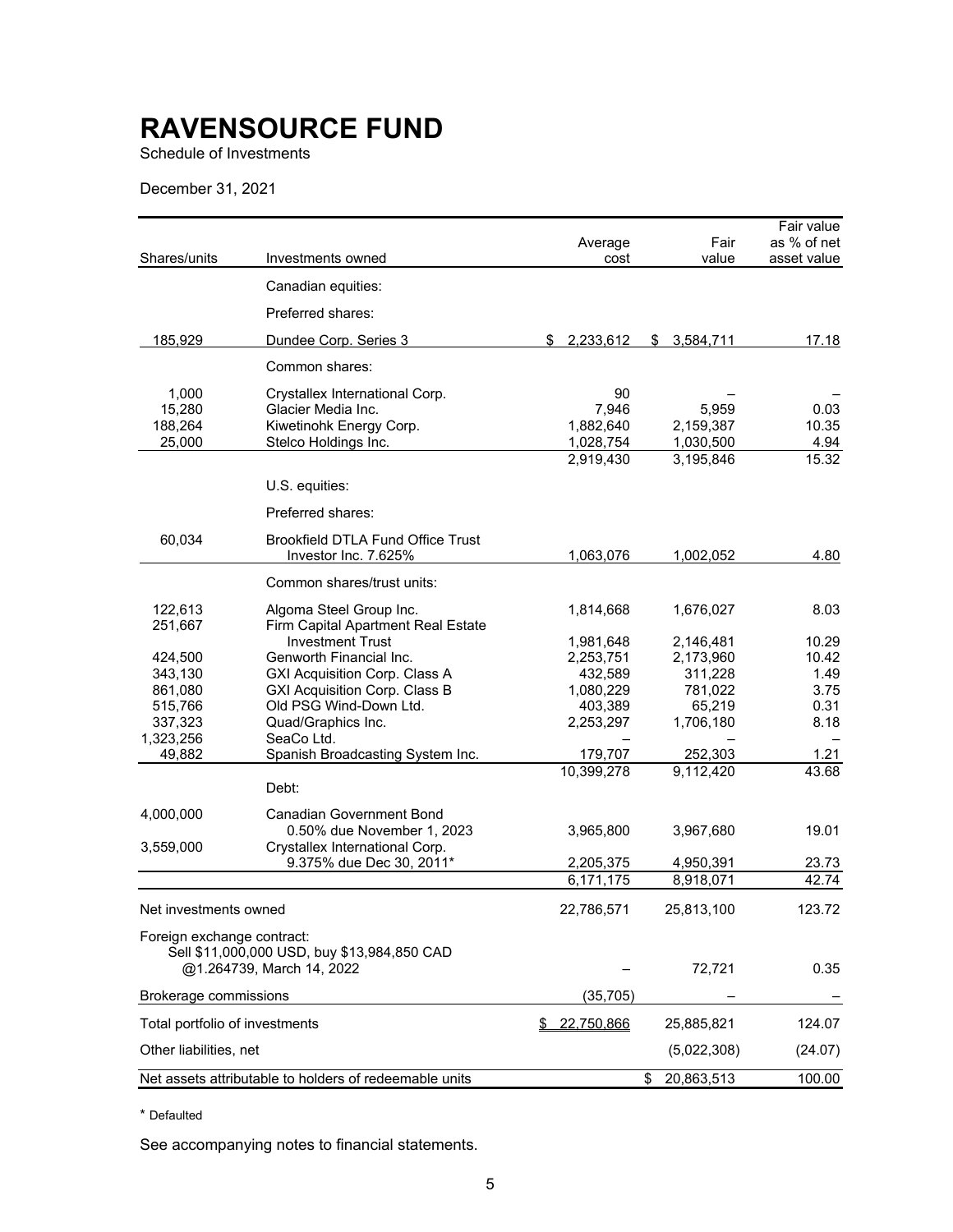Notes to Financial Statements

Years ended December 31, 2021 and 2020

#### **1. Trust organization and nature of operations:**

The Ravensource Fund (the "Trust") is a closed-end investment trust which was created under the laws of the Province of Ontario pursuant to a Declaration of Trust, dated April 28, 1997, as amended January 15, 2001 and as further amended and restated as at August 22, 2003, July 1, 2008, July 3, 2015 and August 7, 2019. The Trust's units are listed on the Toronto Stock Exchange (RAV.UN).

Computershare Trust Company of Canada acts as trustee for the Trust (the "Trustee"). At a special meeting of the Trust's unitholders, Stornoway Portfolio Management Inc., an Ontario corporation, was appointed as the investment manager (the "Investment Manager") of the Trust, effective July 1, 2008. The Trust's principal place of business is located at 30 St. Clair Avenue West, Suite 901, Toronto, Ontario M4V 3A1.

The Investment Manager provides portfolio management and administrative services to the Trust, subject to the overall supervision of the Trustee. The Investment Manager is authorized to invest the Trust's assets and make investment decisions on behalf of the Trust. Employees of the Investment Manager own 170,447 (2020 - 167,947) units, representing 14.2% (2020 - 11.8%) of the outstanding units as at December 31, 2021.

The capital of the Trust is represented by the net assets attributable to holders of redeemable units of the Trust, and comprises investments, cash and cash equivalents, and interest and dividends receivable, offset by liabilities of the Trust. As more fully outlined in the Declaration of Trust, the principal investment objective of the Trust is to achieve absolute annual returns, with an emphasis on capital gains, through investment in selected North American securities. To achieve its objectives the Trust invests across three core strategies: Distressed Securities; Alternative Credit; and Special Situations Equities. The success of the Trust depends on the investment decisions of the Investment Manager and will be influenced by a number of risk factors, including liquidity risk, market risk, investment in options, and leverage from borrowed funds.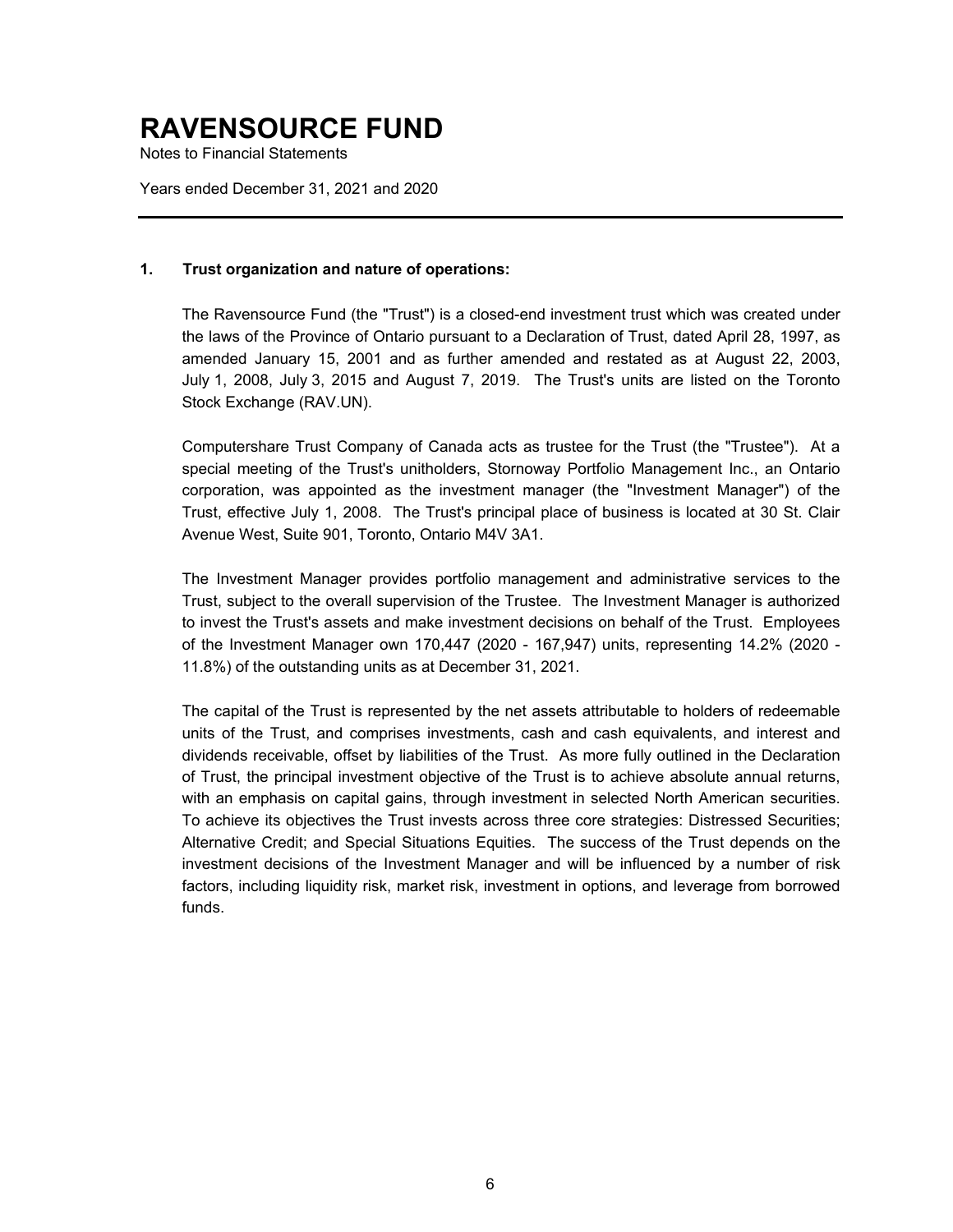Notes to Financial Statements (continued)

Years ended December 31, 2021 and 2020

#### **2. Basis of presentation:**

(a) Basis of presentation:

The financial statements have been prepared in accordance with International Financial Reporting Standards ("IFRS"). They were authorized for issue by the Investment Manager on March 24, 2022.

(b) Functional and presentation currency:

These financial statements are presented in Canadian dollars, which is the Trust's functional currency.

#### **3. Significant accounting policies:**

The following is a summary of the significant accounting policies followed by the Trust:

- (a) Financial instruments:
	- (i) Recognition, initial measurement and classification:

Financial assets are classified based on the Trust's business model for managing the financial assets and contractual cash flow characteristics of the financial assets. There are three principal classification categories for financial assets: measured at amortized cost, fair value through other comprehensive income, and fair value through profit and loss ("FVTPL").

Financial assets and financial liabilities at FVTPL are initially recognized on the trade date, at fair value, with transaction costs recognized in the statements of comprehensive income (loss). Other financial assets and financial liabilities are recognized on the date on which they are originated at fair value.

The Trust classifies financial assets and financial liabilities into the following categories:

- Financial assets at FVTPL: debt securities, equity investments and derivative financial instruments;
- Financial assets at amortized cost: all other financial assets are classified as at amortized cost;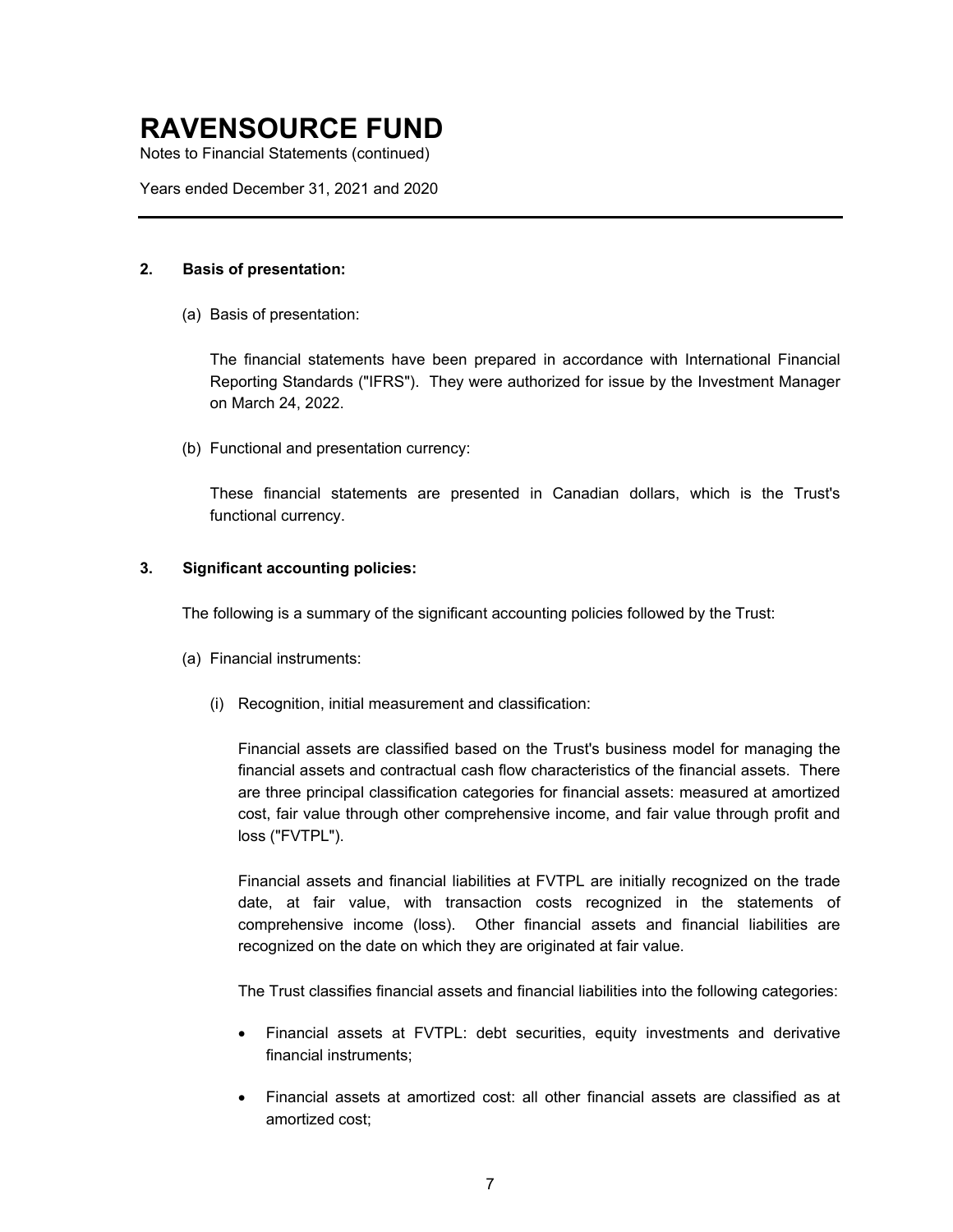Notes to Financial Statements (continued)

Years ended December 31, 2021 and 2020

#### **3. Significant accounting policies (continued):**

- Financial liabilities at FVTPL: derivative financial instruments and securities sold short, if any; and
- Financial liabilities at amortized cost: all other financial liabilities are classified as at amortized cost.

The Trust does not classify any derivatives as hedges in a hedging relationship.

(ii) Fair value measurement:

Securities listed upon a recognized public stock exchange are valued at the most recent price which the security transacted as of the valuation dates. In the event a given security is not transacted on a valuation date, the Investment Manager values the security using its closing bid price. In a situation where, in the opinion of the Investment Manager, a market quotation for a security is inaccurate, unreliable, or not readily available, the fair value of the security is estimated using valuation techniques generally used in the industry. These techniques take into account market factors, valuation of similar securities and interest rates.

Short-term notes, treasury bills, bonds, asset-backed securities and other debt securities traded in over-the-counter markets are valued at bid quotations provided by recognized investment dealers.

Securities not listed upon a recognized public stock exchange or not traded in over-thecounter markets are valued using valuation techniques, which take into account market factors, valuation of similar securities and interest rates.

The Trust recognizes financial instruments at fair value. Purchases and sales of financial assets are recognized at their trade dates. The Trust's obligation for net assets attributable to holders of redeemable units is presented on the financial statements at the redemption amount as determined according to the Declaration of Trust. All other financial assets and financial liabilities are measured at amortized cost. Under this method, financial assets and financial liabilities reflect the amount required to be received or paid, discounted, when appropriate, at the contract's effective interest rate. The Trust's accounting policies for measuring the fair value of its investments and derivatives are identical to those used in measuring its net asset value for transactions with unitholders.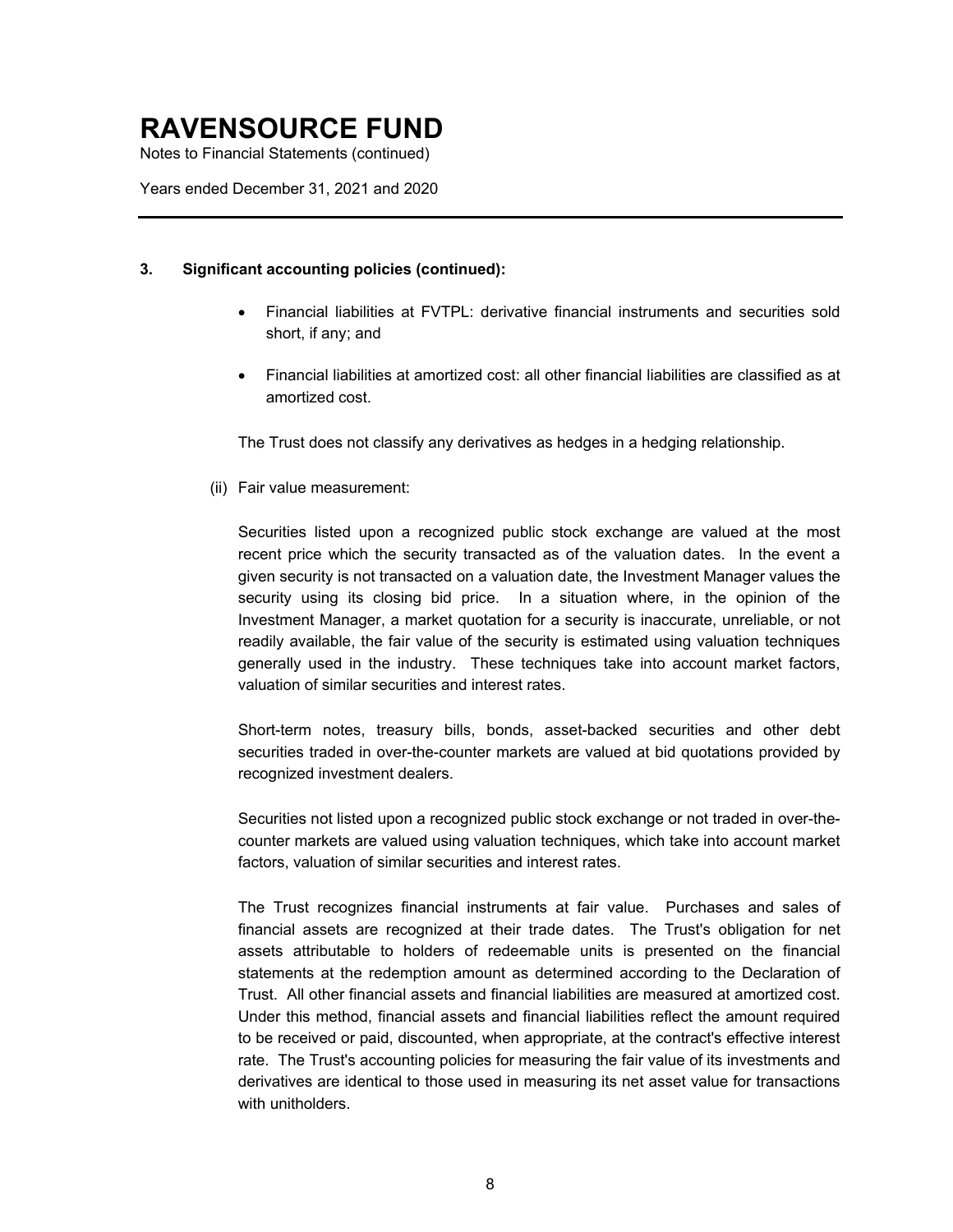Notes to Financial Statements (continued)

Years ended December 31, 2021 and 2020

#### **3. Significant accounting policies (continued):**

The Trust may enter into foreign exchange contracts to hedge itself against foreign currency exchange rate risk for its foreign currency-denominated assets and liabilities in case of adverse foreign currency fluctuations against the Canadian dollar.

Forward currency transactions are classified as foreign exchange contracts in the Trust's financial statements and represent agreements for delayed delivery of specific currencies in which the seller agrees to make delivery at a specified future date of specified currencies. Risks associated with forward currency transactions are the inability of counterparties to meet the terms of their respective contracts and movements in fair value and exchange rates. The Trust considers the credit risk of the counterparty for forward currency transactions in evaluating potential credit risk and selecting counterparties to forward currency transactions.

(iii) Offsetting financial instruments:

Financial assets and financial liabilities are offset and the net amount reported in the statements of financial position when there is a legally enforceable right to offset the recognized amounts and there is an intention to settle on a net basis, or to realize the asset and settle the liability simultaneously.

The Trust and its custodian have agreed that in the event of a default, the custodian reserves the right to sell any and all property the Trust holds with the custodian or any of its affiliates, to offset any indebtedness the Trust may have.

(iv) Recognition/derecognition:

The Trust recognizes financial assets or financial liabilities on a trade date basis - the date it commits to purchase or sell the instruments. From this date, any gains and losses arising from changes in fair value of the assets or liabilities are recognized in the statements of comprehensive income (loss).

Financial assets are derecognized when, and only when, the contractual rights to the cash flows from the asset expire; or when the Trust transfers the financial asset and substantially all the risks and rewards of ownership of the asset to another entity. The Trust derecognizes financial liabilities when, and only when, the Trust's obligations are discharged, cancelled or expired.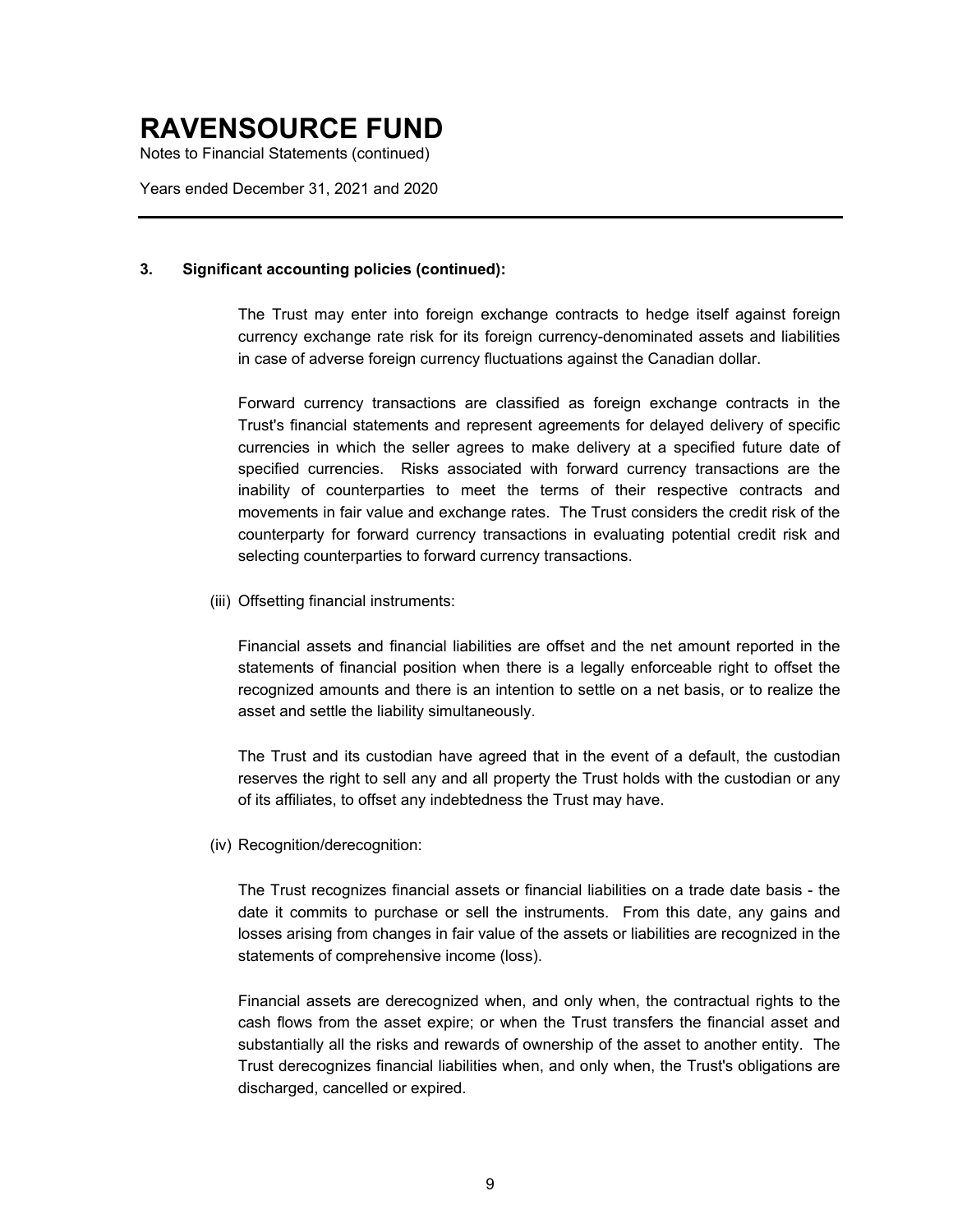Notes to Financial Statements (continued)

Years ended December 31, 2021 and 2020

#### **3. Significant accounting policies (continued):**

(b) Income recognition:

Interest income is accrued daily and dividend income is recognized on the ex-dividend date.

Interest income for distribution purposes shown on the statements of comprehensive income (loss) represents the coupon interest received by the Trust accounted for on an accrual basis. The Trust does not amortize premiums paid or discounts received on the purchase of fixed income securities, except for zero coupon bonds, which are amortized on a straight-line basis.

Net realized gain (loss) on the sale of financial assets and net unrealized gain (loss) on financial assets are determined on an average cost basis. Average cost does not include amortization of premiums or discounts on fixed income securities with the exception of zero-coupon bonds.

(c) Income taxes:

For the 2021 taxation year, the Trust qualifies as a Mutual Fund Trust under the Income Tax Act (Canada). The Trust is taxable on its income, including net realized capital gains in the taxation year, which is not paid or payable to its unitholders as the end of the taxation year. It is the intention of the Trust to distribute all of its net income and sufficient net realized capital gains so that the Trust will not be subject to income taxes.

(d) Foreign currency translation:

Transactions in currencies other than the Canadian dollar are translated at the rates of exchange prevailing at the transaction dates. Assets and liabilities denominated in currencies other than the Canadian dollar are translated at the applicable exchange rates prevailing at the reporting dates. The functional currency of the Trust is the Canadian dollar. Resulting exchange differences are recognized in the statements of comprehensive income (loss) in net realized gain (loss) on financial assets and net unrealized gain (loss) on financial assets.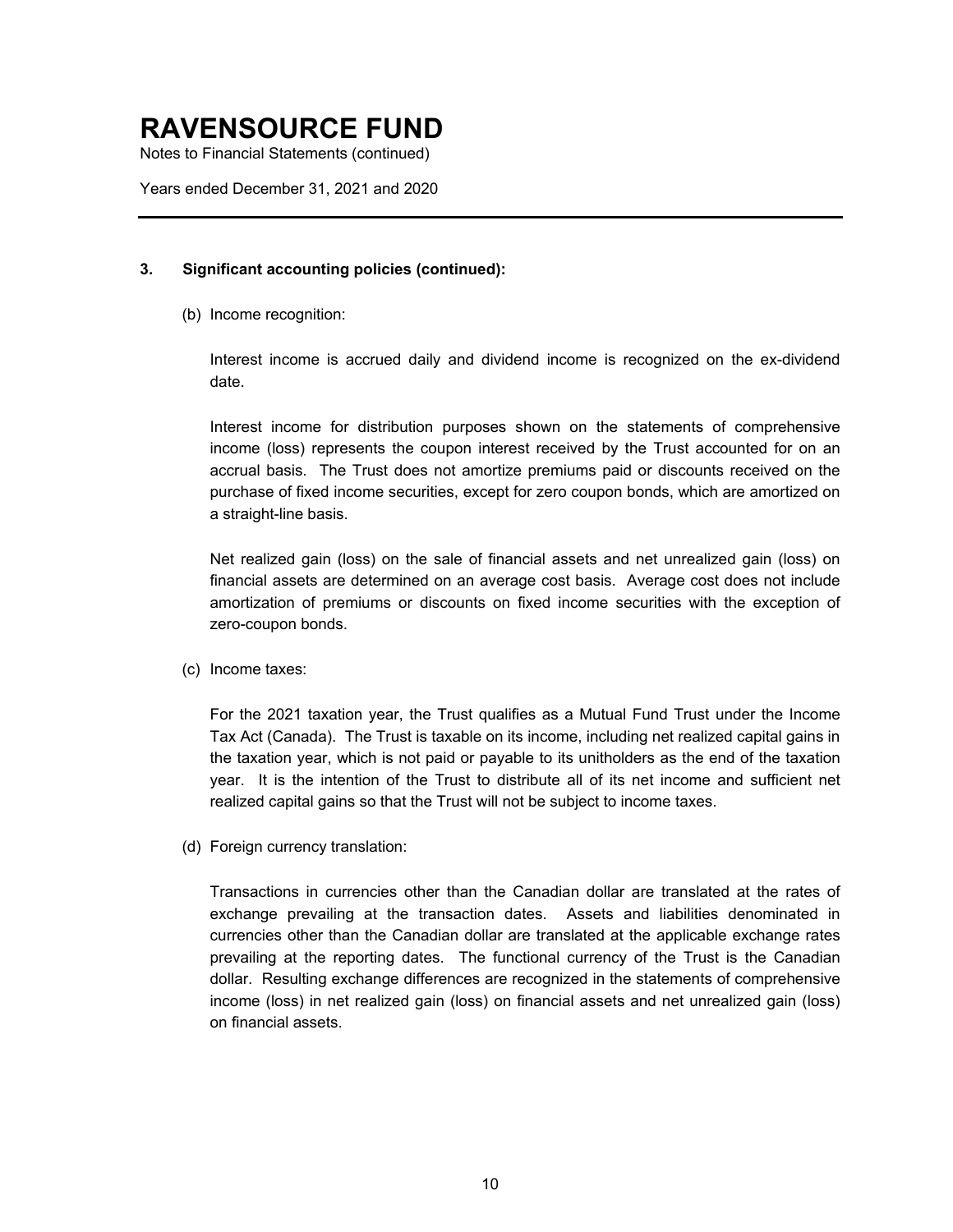Notes to Financial Statements (continued)

Years ended December 31, 2021 and 2020

#### **3. Significant accounting policies (continued):**

(e) Transaction costs:

Transaction costs are expensed and are included in the statements of comprehensive income (loss). Transaction costs are incremental costs that are directly attributable to the acquisition, issue or disposal of an investment, which include fees and commissions paid to agents, advisors, brokers and dealers, levies by regulatory agencies and securities exchanges, and transfer taxes and duties.

(f) Use of estimates:

The preparation of financial statements in accordance with IFRS requires management to use accounting estimates. It also requires management to exercise its judgment in the process of applying the Trust's accounting policies. Estimates are continually evaluated and based on historical experience and other factors, including expectations of future events that are believed to be reasonable under the circumstances. The Trust may hold financial instruments that are not quoted in active markets, including derivatives. The determination of the fair value of these instruments is the area with the most significant accounting judgments and estimates the Trust has made in preparing the financial statements. See note 10 for more information on fair value measurements. Actual results could differ from those estimates.

The continuing COVID-19 pandemic has increased uncertainty and volatility in global financial markets, as seen by the severe market declines in the first quarter of 2020 followed by its subsequent recovery. This volatility has a significant effect on the Trust as it impacts the fair value of the Trust's financial assets. The continued impact of the COVID-19 pandemic is difficult to predict. Prolonged restrictions and lock-downs or other unforeseen events could result in further volatility to the fair value of the Trust's financial assets.

(g) Cash and cash equivalents:

Cash and cash equivalents represent cash positions, as well as any unsettled trades as at December 31, 2021.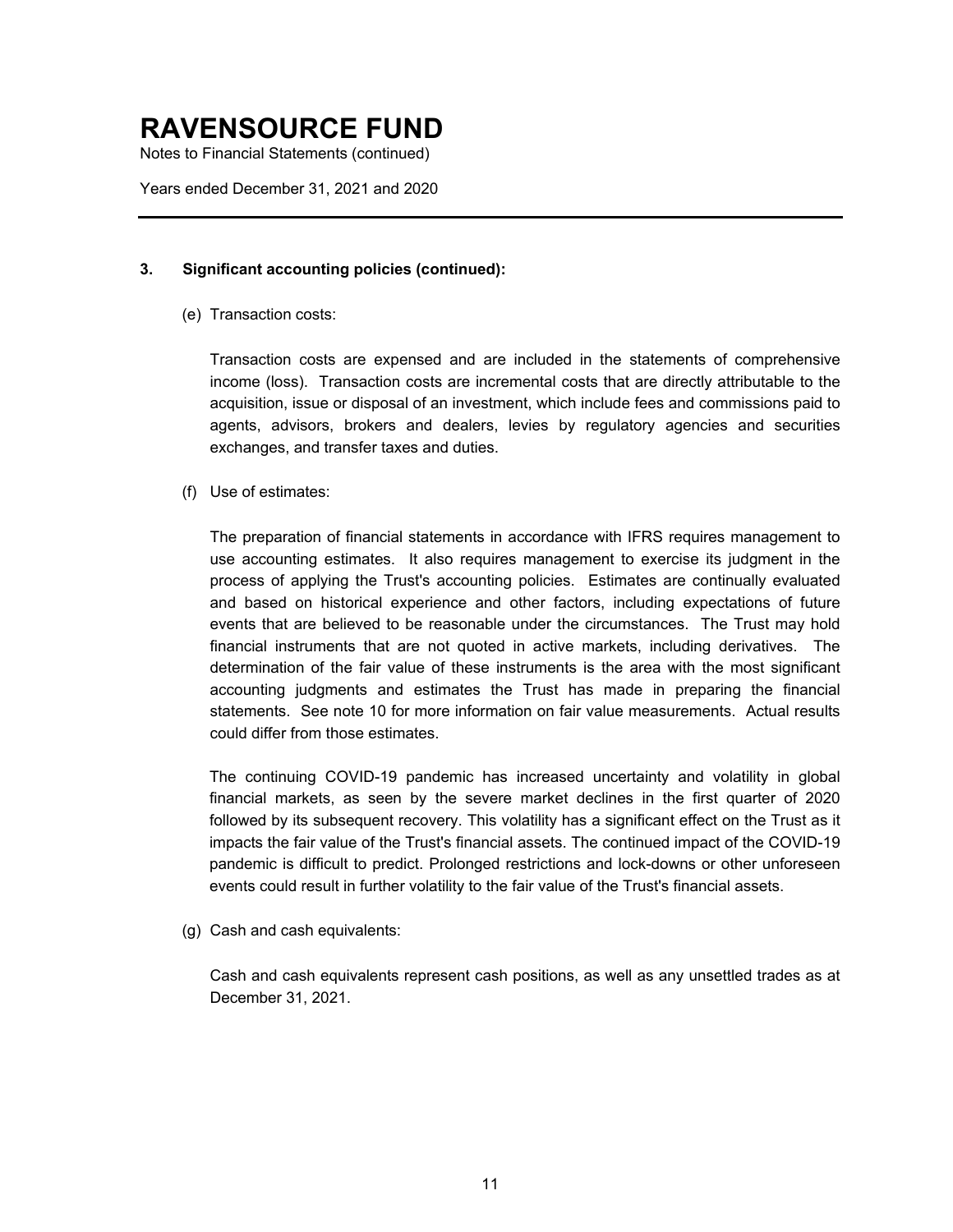Notes to Financial Statements (continued)

Years ended December 31, 2021 and 2020

#### **3. Significant accounting policies (continued):**

(h) Margin loan:

The Trust has a prime brokerage agreement with its broker - BMO Nesbitt Burns Inc. - to carry its accounts as a customer. The broker has custody of the Trust's securities and, from time to time, cash balances which may be due from (to) broker.

Financial instruments and / or cash positions serve as collateral for any amounts due to broker or as collateral for any securities sold, not yet purchased or securities purchased on margin. The securities and / or cash positions also serve as collateral for potential defaults of the Trust.

The Trust is subject to credit risk if the broker is unable to repay balances due or deliver securities in their custody.

(i) Net assets attributable to holders of redeemable units per unit:

The net assets attributable to holders of redeemable units per unit is calculated by dividing the net assets attributable to holders of redeemable units of a particular class of units by the total number of units of that particular class outstanding at the end of the year.

(j) Increase (decrease) in net assets attributable to holders of redeemable units per weighted average units outstanding during the year:

Increase (decrease) in net assets attributable to holders of redeemable units per weighted average unit outstanding during the year is based on the increase (decrease) in net assets attributable to holders of redeemable units attributed to each class of units, divided by the weighted average number of units outstanding of that class during the year.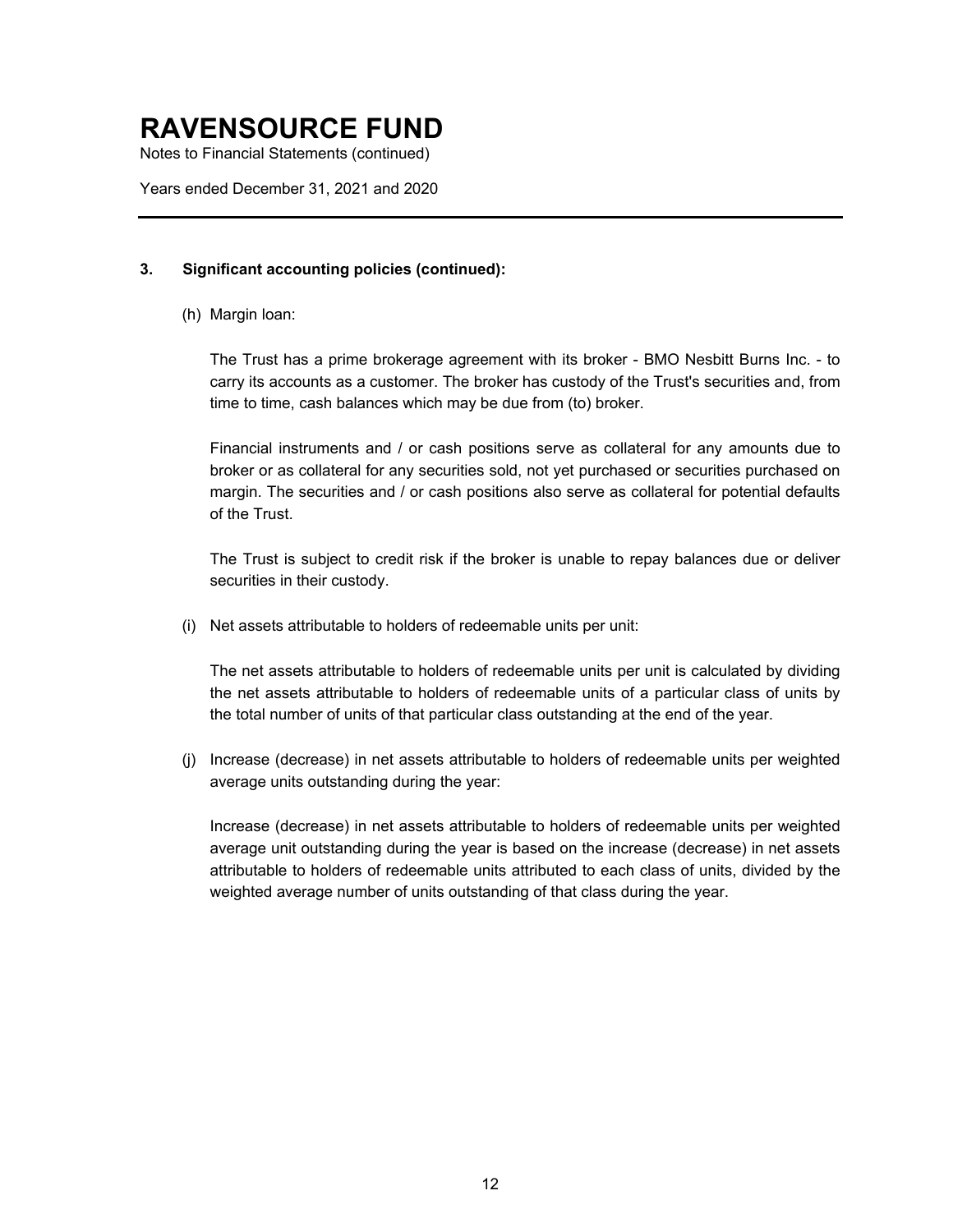Notes to Financial Statements (continued)

Years ended December 31, 2021 and 2020

#### **4. Related party transactions:**

(a) Management fees:

Management fees payable to the Investment Manager are based on the Trust's average weekly net assets attributable to holders of redeemable units at the end of each week and payable on the last business day of each calendar month as follows:

| Average weekly net assets attributable to                                                              |                                                    |
|--------------------------------------------------------------------------------------------------------|----------------------------------------------------|
| holders of redeemable units                                                                            | Management fee                                     |
| Up to and including \$250,000,000<br>Between \$250,000,000 and \$500,000,000<br>\$500,000,000 and more | 0.65% plus HST<br>0.60% plus HST<br>0.55% plus HST |
|                                                                                                        |                                                    |

Management fees for the year ended December 31, 2021 amounted to \$168,098 (2020 - \$187,495). Management fees payable as at December 31, 2021 amounted to \$12,735, including HST (2020 - \$14,084).

(b) Administrative fees:

Subject to the supervision of the Trustee, the Investment Manager agrees to be responsible for and provide certain administrative services to the Trust. The Trust will pay the Investment Manager a fee based on the Trust's average weekly net assets attributable to holders of redeemable units at the end of each week and payable on the last business day of each calendar month as follows:

| Average weekly net assets attributable to                                                               |                                                    |
|---------------------------------------------------------------------------------------------------------|----------------------------------------------------|
| holders of redeemable units                                                                             | Administrative fee                                 |
| Up to and including $$250,000,000$<br>Between \$250,000,000 and \$500,000,000<br>\$500,000,000 and more | 0.35% plus HST<br>0.30% plus HST<br>0.25% plus HST |

Administrative fees for the year ended December 31, 2021 amounted to \$90,514 (2020 - \$100,959). Administrative fees payable as at December 31, 2021 amounted to \$6,857, including HST (2020 - \$7,583).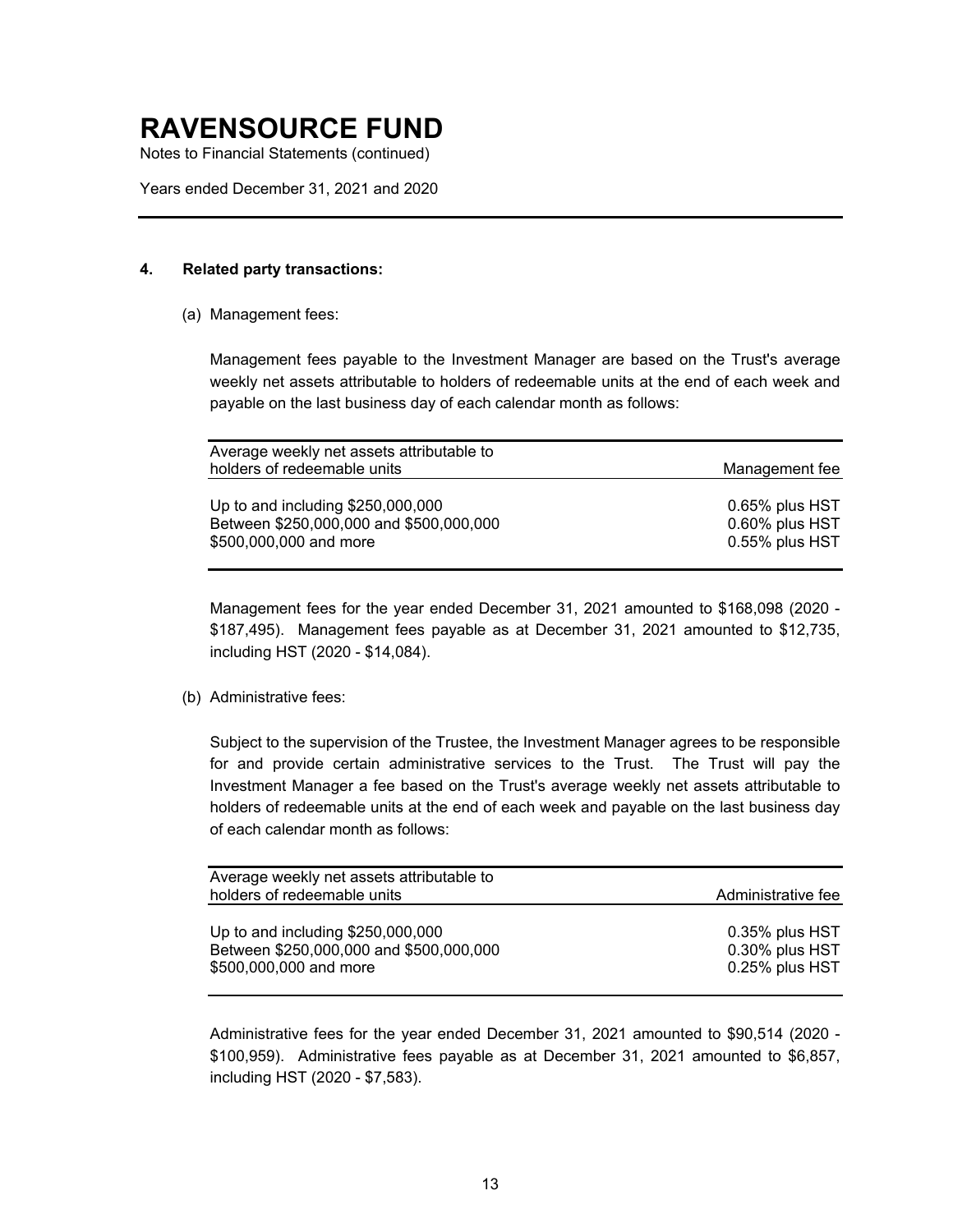Notes to Financial Statements (continued)

Years ended December 31, 2021 and 2020

#### **4. Related party transactions (continued):**

(c) Incentive fee:

An incentive fee will be payable to the Investment Manager in any year, equal to 20% of the amount by which the net assets attributable to holders of redeemable units per unit at the end of the year, adjusted for contributions, distributions and redemptions during the year, exceeds the net assets attributable to holders of redeemable units per unit at the beginning of the year by more than 5%, plus any shortfall from the prior year. This fee is accrued monthly but determined annually and paid after the annual audit of the Trust's financial statements is completed. Incentive fee expense for the year ended December 31, 2021 amounted to nil (2020 - nil). The incentive fee payable as at December 31, 2021 amounted to nil (2020 - nil).

(d) Investor relations fees:

The Investment Manager is paid monthly investor relations fees of \$1,000 plus applicable sales tax for unitholder reporting and other services provided under a service agreement. The aggregate investor relations fees for the year ended December 31, 2021 amounted to \$13,560, inclusive of HST (2020 - \$13,560). The investor relations fee payable as at December 31, 2021 amounted to \$1,130, inclusive of HST (2020 - \$1,130).

#### **5. Unitholders' entitlements:**

The unitholders' entitlements with respect to the net assets attributable to holders of redeemable units and distribution of income are generally as follows:

(a) Entitlement in respect of net assets attributable to holders of redeemable units:

A pro rata share of the net assets attributable to holders of redeemable units of the Trust in the proportion that each unitholders' equity bears to the aggregate unitholders' equity.

(b) Tax designations and elections:

The Trustee shall file all tax returns, on behalf of the Trust, required by law.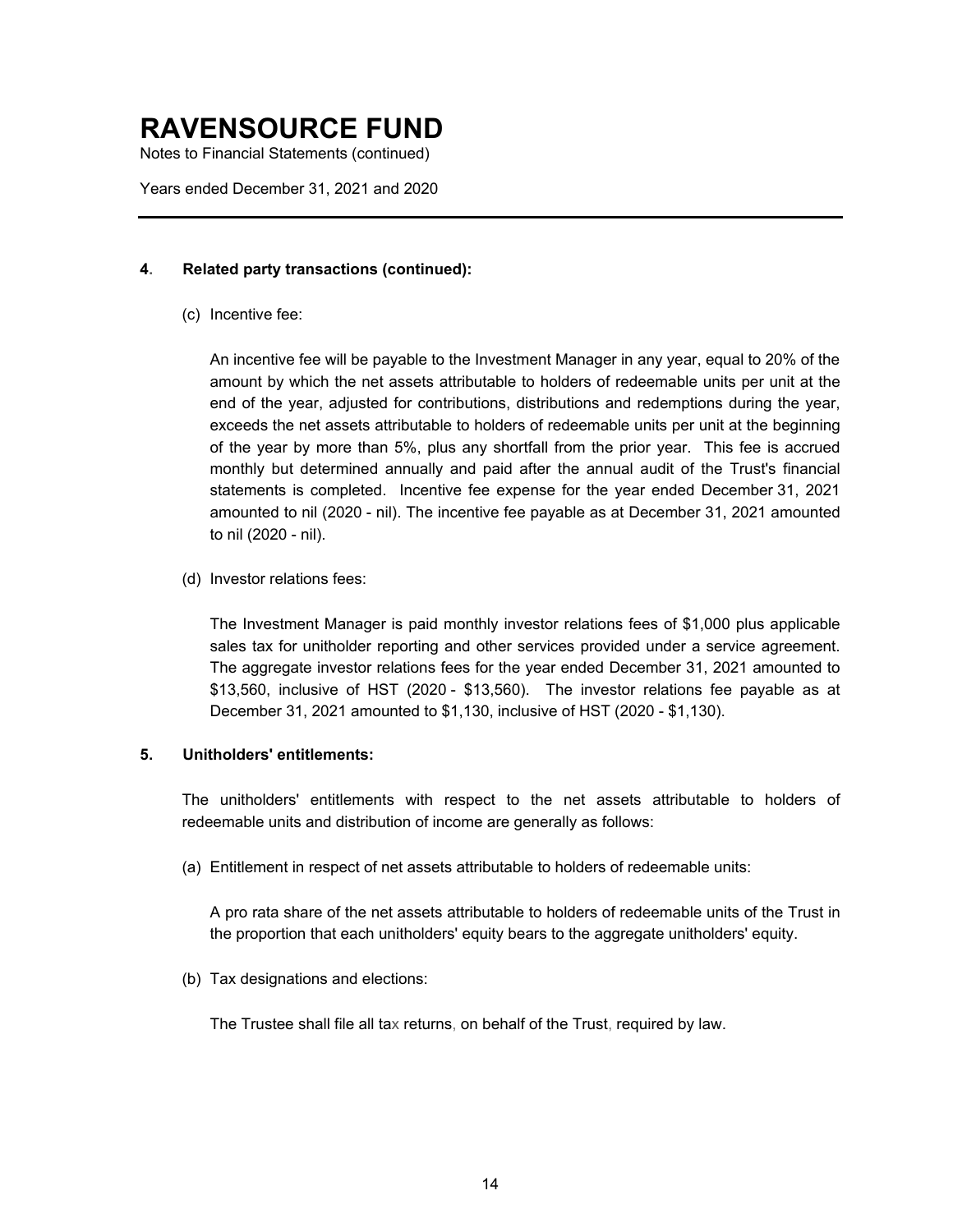Notes to Financial Statements (continued)

Years ended December 31, 2021 and 2020

#### **5. Unitholders' entitlements (continued):**

(c) Redemption and recirculation of redeemable units:

By delivering an Annual Redemption Request to be received by the Trust's registrar and transfer agent on or before the twentieth business day prior to the applicable annual redemption date, being the first valuation date following August 31 in any year ("Annual Redemption Date"), subject to compliance with applicable laws and the provisions, unitholders shall be entitled to require the Trust to redeem some or all of their units outstanding as net assets attributable to holders of redeemable units as of the Annual Redemption Date.

The Trust has the right to enter into a Recirculation Agreement prior to the Annual Redemption Date with one or more investment dealers designated by the Investment Manager. Through the recirculation process, interested purchasers have the opportunity to purchase units surrendered for redemption prior to the Annual Redemption Payment Date.

(d) Distributions:

The Trust intends to make semi-annual distributions to unitholders of record as of the last valuation date of each of June and December in each calendar year, of such amount per unit as the Trustee, upon consultation with the Investment Manager, may determine. It is anticipated that the annual distribution will be at least equal to the net capital gains plus the net income of the Trust for that year, net of any tax losses brought forward from prior years.

During the year, the Trust made distributions of \$0.15 per unit on June 30, 2021 and \$0.15 per unit on December 30, 2021 for total distributions of \$393,200 (2020 - \$464,530).

As at December 31, 2021, the Trust had cumulative net capital losses of \$10,227,895 (2020 - \$10,227,895) for income tax purposes that may be carried forward and applied to reduce future net capital gains.

As at December 31, 2021, the Trust had non-capital losses of \$920,557 (2020 - \$816,767) for income tax purposes that may be carried forward and applied to reduce future years' taxable income.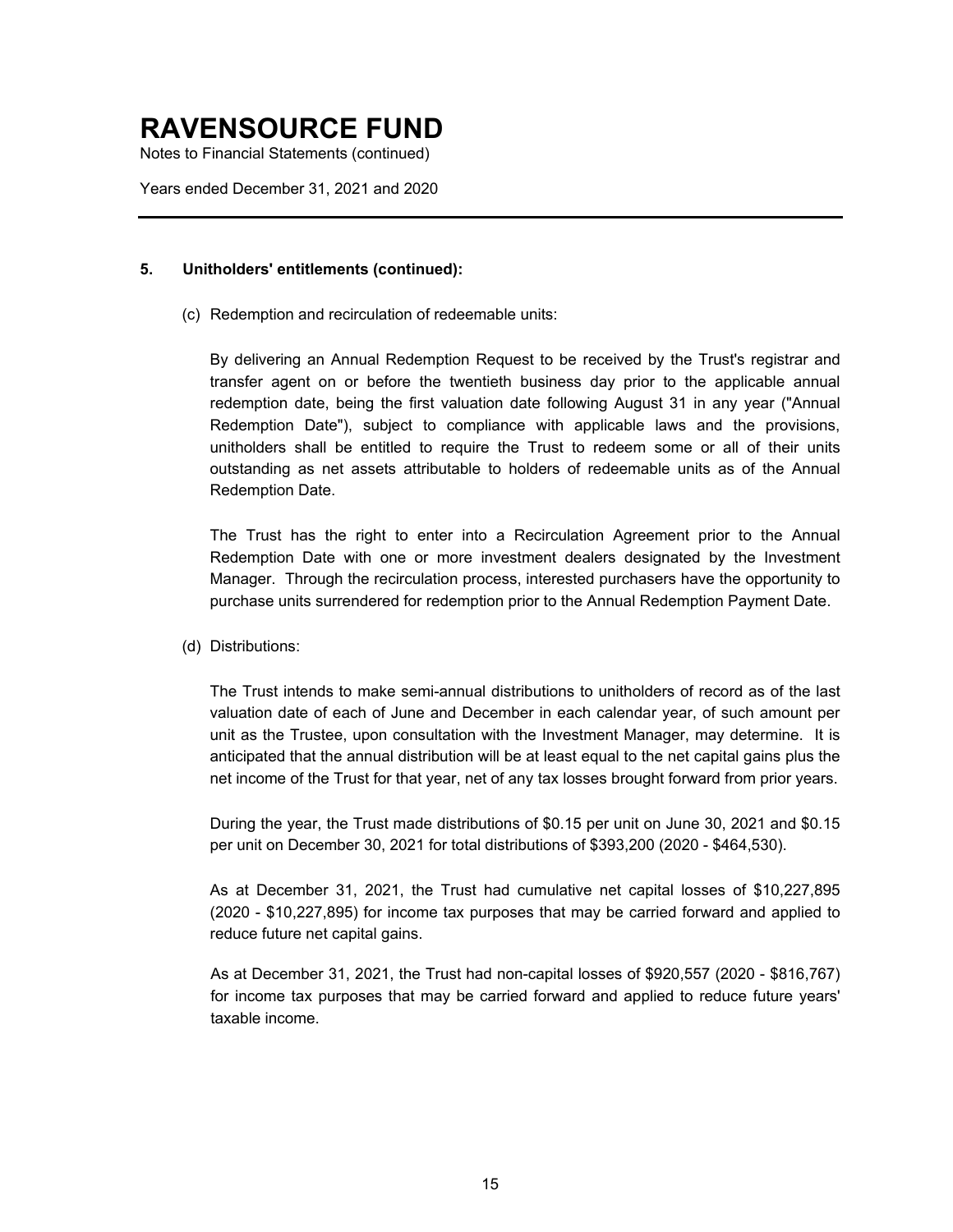Notes to Financial Statements (continued)

Years ended December 31, 2021 and 2020

#### **6. Redeemable units of the Trust:**

The Trust is authorized to issue an unlimited number of redeemable units of beneficial interest, each of which represents an equal, undivided interest in the net assets attributable to holders of redeemable units of the Trust. Each redeemable unit entitles the holder to one vote and to participate equally with respect to any and all distributions made by the Trust. The redemption price per unit will be equal to the net assets attributable to holders of redeemable units per unit calculated on the redemption date. During the year ended December 31, 2021, 23,600 units (2020 - 70,636) of the 250,264 redeemable units tendered for redemption (2020 - 319,508) were recirculated.

|                                                                                                                                              | 2021                              | 2020                             |
|----------------------------------------------------------------------------------------------------------------------------------------------|-----------------------------------|----------------------------------|
| Redeemable units, beginning of year<br>Redeemable units tendered for redemption<br>Recirculation of redeemable units tendered for redemption | 1,423,998<br>(250, 264)<br>23,600 | 1,672,870<br>(319,508)<br>70,636 |
| Redeemable units, end of year                                                                                                                | 1,197,334                         | 1,423,998                        |

#### **7. Expenses:**

The Investment Manager has the power to incur and make payment out of the Trust's property any charges or expenses which, in the opinion the Investment Manager, are necessary or incidental to, or proper for, carrying out any of the purposes of the Declaration of Trust, including without limitation all fees and expenses relating to the management and administration of the Trust. The Trust will be responsible for any income or excise taxes and brokerage commissions on portfolio transactions. The Investment Manager does not use soft dollar arrangements for the payment of third party products or other services.

#### **8. Indemnification of the Investment Manager:**

The Trust has indemnified the Investment Manager (and each of its directors and officers) from and against all liabilities and expenses, reasonably incurred by the Investment Manager, other than liabilities and expenses incurred as a result of the Investment Manager's willful misconduct, bad faith or negligence. There were nil claims or expenses against the Investment Manager requiring indemnification during the year ended December 31, 2021 (2020 - nil).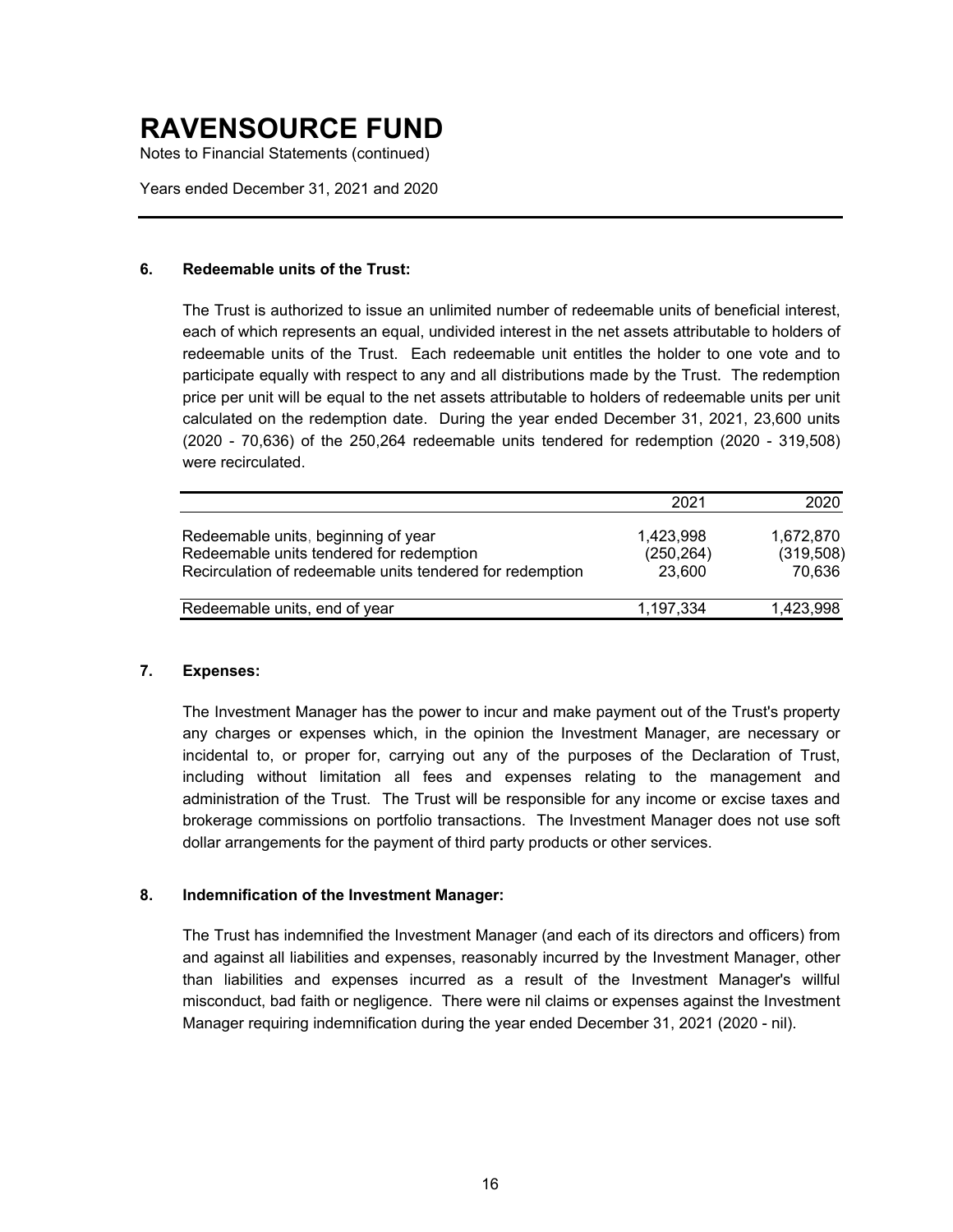Notes to Financial Statements (continued)

Years ended December 31, 2021 and 2020

#### **9. Financial risks:**

Managing the risks of the investment portfolio is a critical element of the investment management process. The Investment Manager's overall risk management process seeks to minimize the potentially adverse effect of risk on its financial performance in a manner that is consistent with the Trust's investment mandate. To accomplish this goal, the Investment Manager utilizes a range of well-established tools and methods to manage the risk of the Trust.

With the ability of taking both long and short positions, the Trust may incur both interest expense and borrowing fees. While the use of borrowed funds can substantially improve the return on invested capital, its use may also increase the adverse impact to which the investment portfolio of the Trust may be subjected by increasing the Trust's exposure to capital risk and higher current expenses. As at December 31, 2021, the Trust's exposure to sources of leverage was 20.5% of total assets (2020 - nil).

In the normal course of business, the Trust is exposed to a variety of financial risks: credit risk, liquidity risk and market risk (including currency risk, interest rate risk and other price risk). The value of investments within the Trust's portfolio can fluctuate on a daily basis as a result of changes in interest rates, economic conditions, market and company news related to specific securities within the Trust. The level of risk depends on the Trust's investment objectives and the type of securities it invests in.

(a) Credit risk:

Credit risk is the risk that the counterparty to a financial instrument will fail to discharge an obligation or commitment that it has entered into with the Trust. Where the Trust invests in debt securities and derivatives, this represents the main concentration of credit risk. The fair value of debt securities and derivatives includes consideration of the creditworthiness of the issuer and, accordingly, represents the majority of the credit risk exposure of the Trust. All transactions executed by the Trust in listed securities are settled/paid for upon delivery using approved brokers. The risk of default is considered minimal, as delivery of securities sold takes place once the broker has received payment, and purchases are paid for once the securities have been received by the broker. The trade will fail if either party fails to meet its obligation.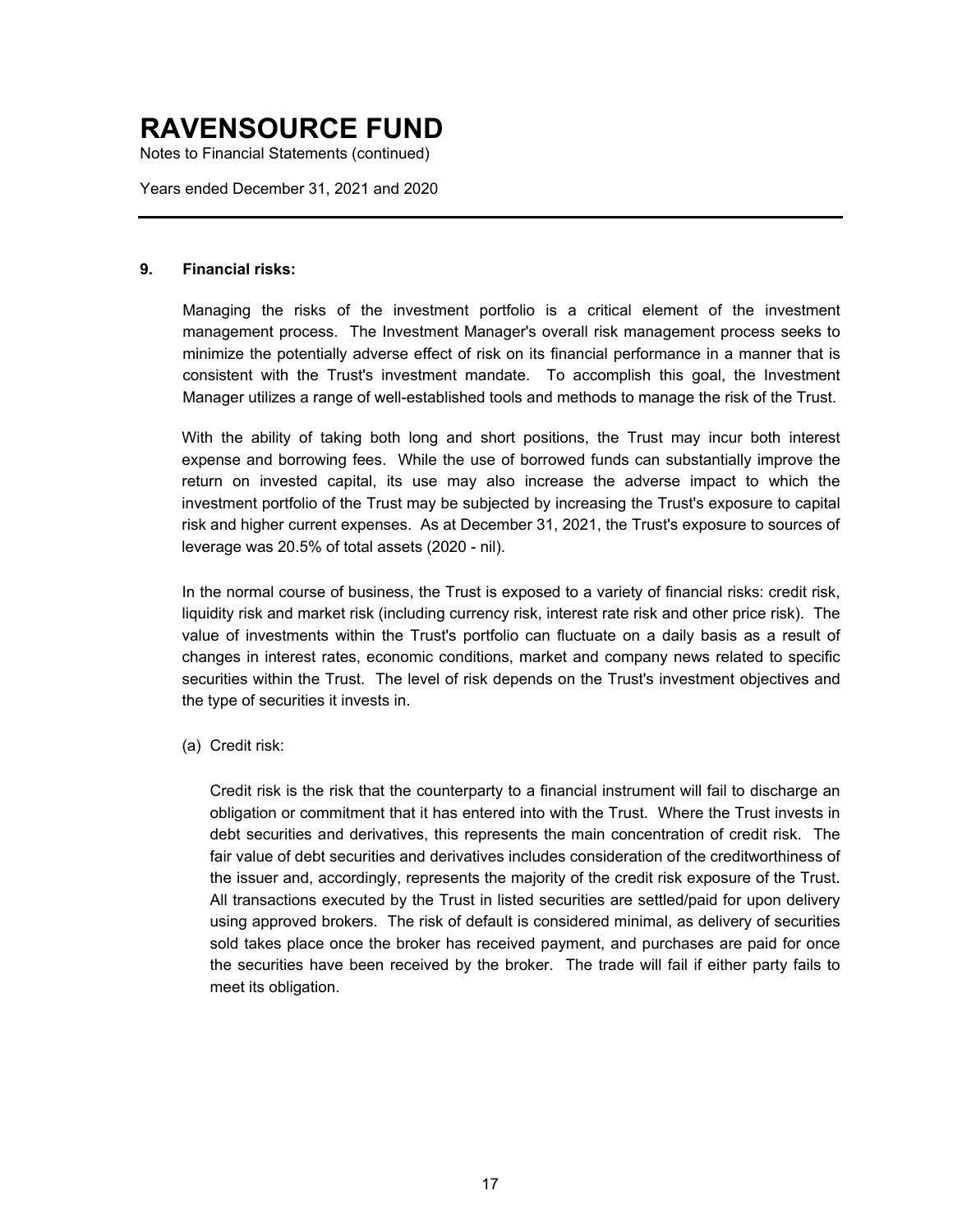Notes to Financial Statements (continued)

Years ended December 31, 2021 and 2020

#### **9. Financial risks (continued):**

The Trust's debt securities categorized by credit rating is as follows:

|                   |     | 2021       |            |    | 2020       |            |
|-------------------|-----|------------|------------|----|------------|------------|
|                   |     |            | Fair value |    |            | Fair value |
|                   |     |            | as % of    |    |            | as % of    |
|                   |     | Fair value | net assets |    | Fair value | net assets |
| By credit rating: |     |            |            |    |            |            |
| AAA-rated         | \$  | 3,967,680  | 19.0       | \$ |            |            |
| Non-rated         |     |            |            |    | 498,366    | 2.2        |
| Defaulted         |     | 4,950,391  | 23.7       |    | 6,109,530  | 27.1       |
| Total             | \$. | 8,918,071  | 42.7       | \$ | 6,607,896  | 29.3       |

As at December 31, 2021, the fair value of the Trust's foreign exchange contracts was \$72,721 (2020 - \$40,659), entered into in order to hedge the Trust's exposure to the U.S. dollar. The Bank of Montreal was the counterparty which is rated AA by DBRS.

(b) Liquidity risk:

The Trust's cash and cash equivalent positions are a readily available source of liquidity while the Trust's margin loan balance detracts from the Trust's sources of liquidity. The Investment Manager utilizes the Trust's liquidity to make investments on behalf of the Trust and to meet the Trust's financial obligations as they become due. In addition, the Trust can raise additional liquidity through the sale of its investments.

Liquidity risk is defined as the risk that the Trust may not be able to settle or meet its obligations on time or at a reasonable price. The Trust's exposure to liquidity risk primarily relates to the annual redemption right of unitholders. As per the Declaration of Trust, the Trust has 35 business days' notice to make a redemption payment, during which time the Investment Manager can raise sufficient cash to satisfy the payment. In addition, the Trust has the right to resell units tendered for redemption.

One measure of the Trust's liquidity to meet any such obligation is the amount of cash, cash equivalent positions and listed securities held by the Trust, expressed as a percentage of net assets attributable to holders of redeemable units.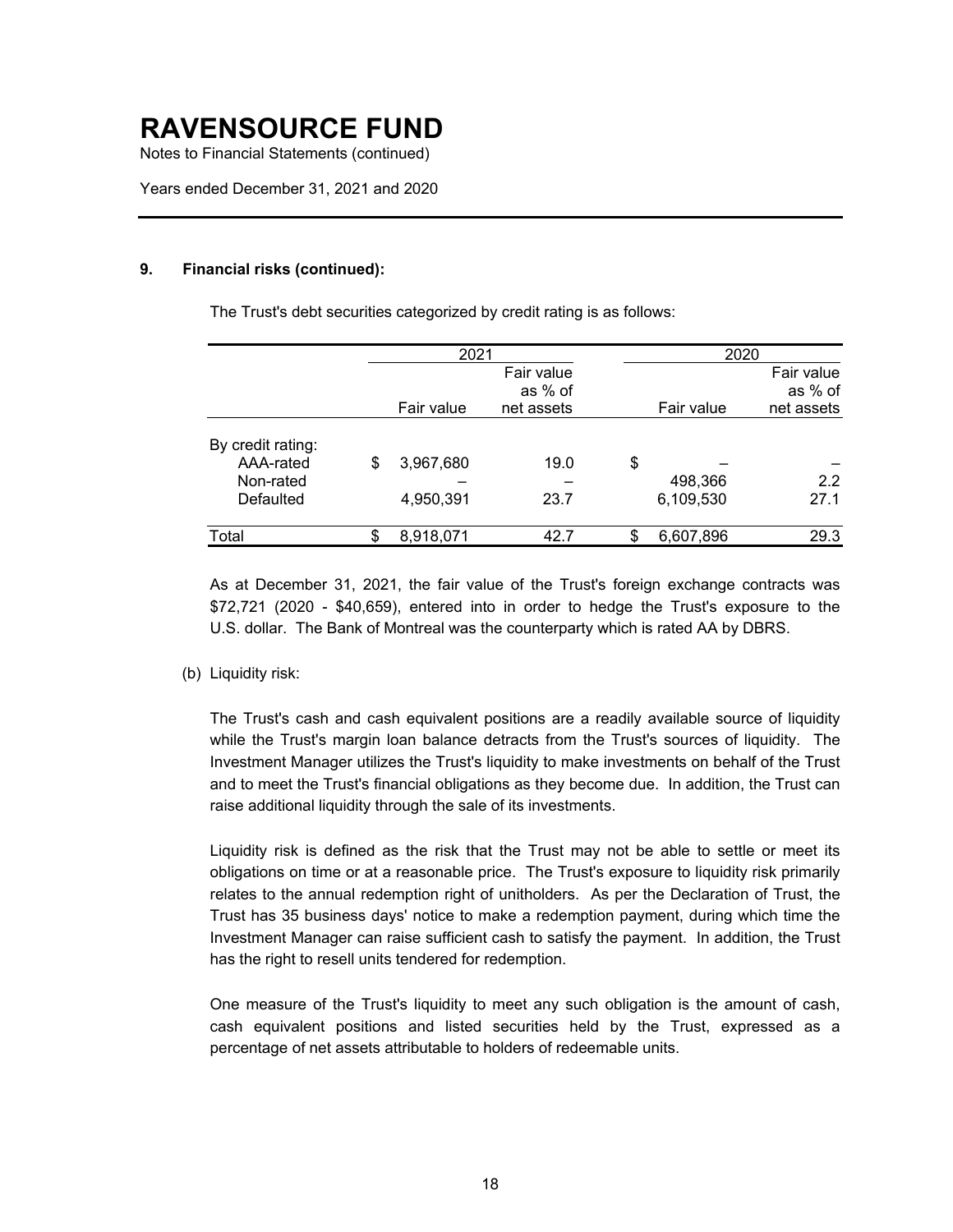Notes to Financial Statements (continued)

Years ended December 31, 2021 and 2020

#### **9. Financial risks (continued):**

The Trust's cash, cash equivalent positions and listed securities is as follows:

|                                  |    | 2021                      |                |    |            | 2020       |
|----------------------------------|----|---------------------------|----------------|----|------------|------------|
|                                  |    |                           | Fair value     |    |            | Fair value |
|                                  |    |                           | as % of        |    |            | as % of    |
|                                  |    | Fair value                | net assets     |    | Fair value | net assets |
| Cash and cash<br>equivalents     | \$ | 387,385                   | 1.8            | S  | 3,334,030  | 14.8       |
| Margin Ioan<br>Listed securities |    | (5,304,802)<br>13,325,870 | (25.4)<br>63.9 |    | 9,715,063  | 43.0       |
| Total                            | S. | 8,408,453                 | 40.3           | \$ | 13,049,093 | 57.8       |

The Investment Manager believes that all of the Trust's securities can be sold within the applicable 35-business-day notice period for the annual redemption right. However, the Investment Manager may not be able to do so without adversely impacting transaction prices.

#### (c) Market risk:

(i) Currency risk:

Currency risk is the risk that the value of a financial instrument will fluctuate due to changes in foreign exchange rates. Currency risk arises from financial instruments (including cash and cash equivalents) that are denominated in a currency other than the Canadian dollar, which represents the functional and presentational currency of the Trust. The Trust may enter into foreign exchange contracts for hedging purposes to reduce its foreign currency exposure.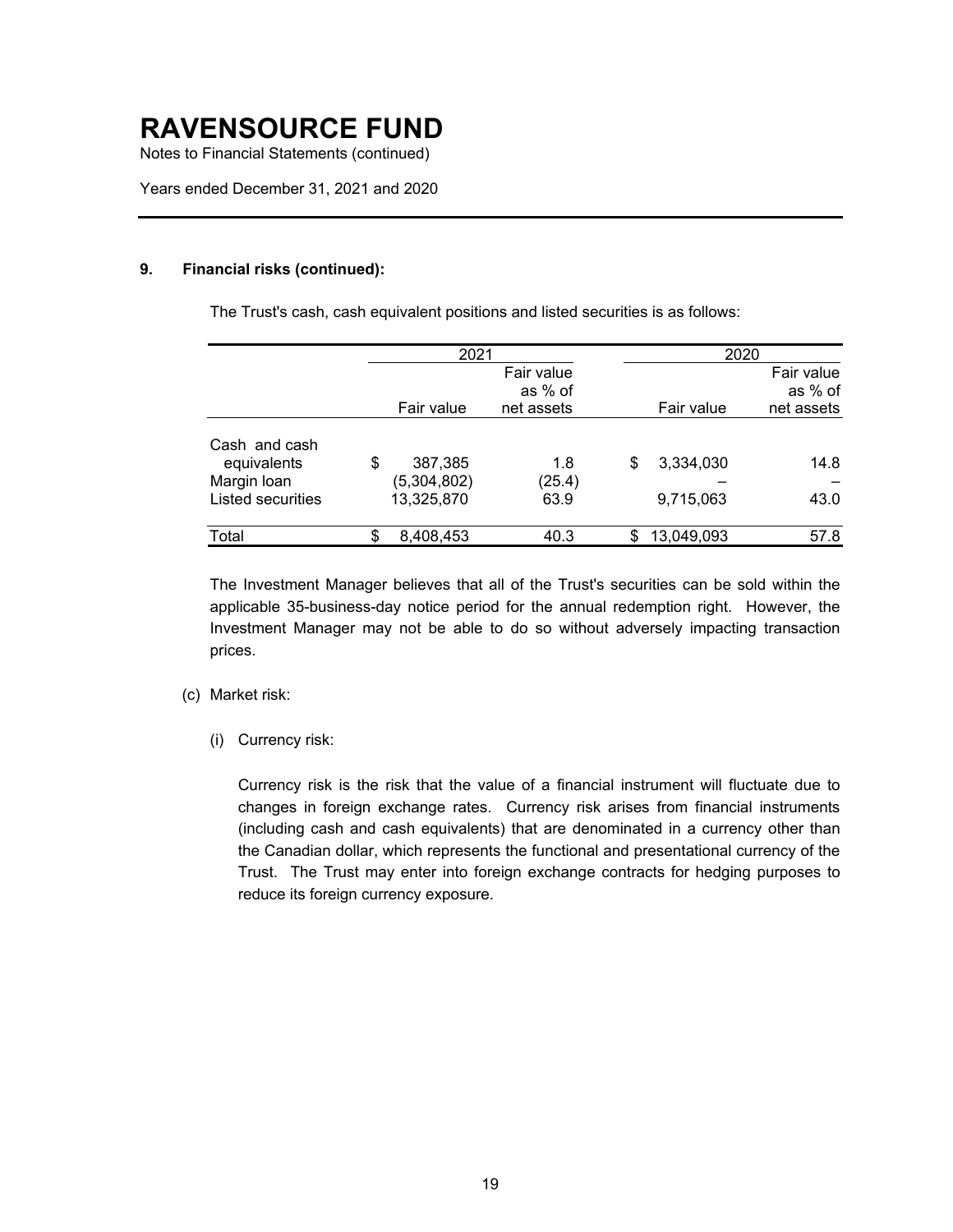Notes to Financial Statements (continued)

Years ended December 31, 2021 and 2020

#### **9. Financial risks (continued):**

The Trust's exposure to another currency is as follows:

December 31, 2021:

|                                                                      |                  |                  | Exposure |                     |             | Impact of $+/- 1\%$<br>on net assets<br>attributable<br>to holders of<br>redeemable<br>units |
|----------------------------------------------------------------------|------------------|------------------|----------|---------------------|-------------|----------------------------------------------------------------------------------------------|
|                                                                      | Cash and<br>cash | Financial        |          | Foreign<br>exchange |             |                                                                                              |
| Currency                                                             | equivalents      | assets           |          | contract            | Total       | Total                                                                                        |
| <b>United States</b><br>dollar                                       | \$<br>387,385    | 15,064,862<br>\$ |          | \$(13, 912, 129)    | \$1,540,118 | 15,401<br>\$                                                                                 |
| % of net assets<br>attributable to<br>holders of<br>redeemable units | 1.9              | 72.2             |          | (66.7)              | 7.4         | 0.1                                                                                          |

December 31, 2020:

|                                                                      |                                 |                     | Exposure |                                 |                  | Impact of $+/- 1\%$ | on net assets<br>attributable<br>to holders of<br>redeemable<br>units |
|----------------------------------------------------------------------|---------------------------------|---------------------|----------|---------------------------------|------------------|---------------------|-----------------------------------------------------------------------|
| Currency                                                             | Cash and<br>cash<br>equivalents | Financial<br>assets |          | Foreign<br>exchange<br>contract | Total            |                     | Total                                                                 |
| <b>United States</b><br>dollar                                       | \$<br>654,516                   | \$13,937,059        | \$       | (14,828,237)                    | \$<br>(236, 662) | \$                  | 2,367                                                                 |
| % of net assets<br>attributable to<br>holders of<br>redeemable units | 2.9                             | 61.8                |          | (65.7)                          | (1.0)            |                     | 0.0                                                                   |

As at December 31, 2021, if the Canadian dollar had strengthened or weakened by 1% in relation to all currencies, with all other variables held constant, net assets attributable to holders of redeemable units would have decreased or increased, respectively, by approximately 0.1% (\$15,401) (2020 - 0.0% (\$2,367)). In practice, the actual results may differ from this sensitivity analysis and the difference could be material.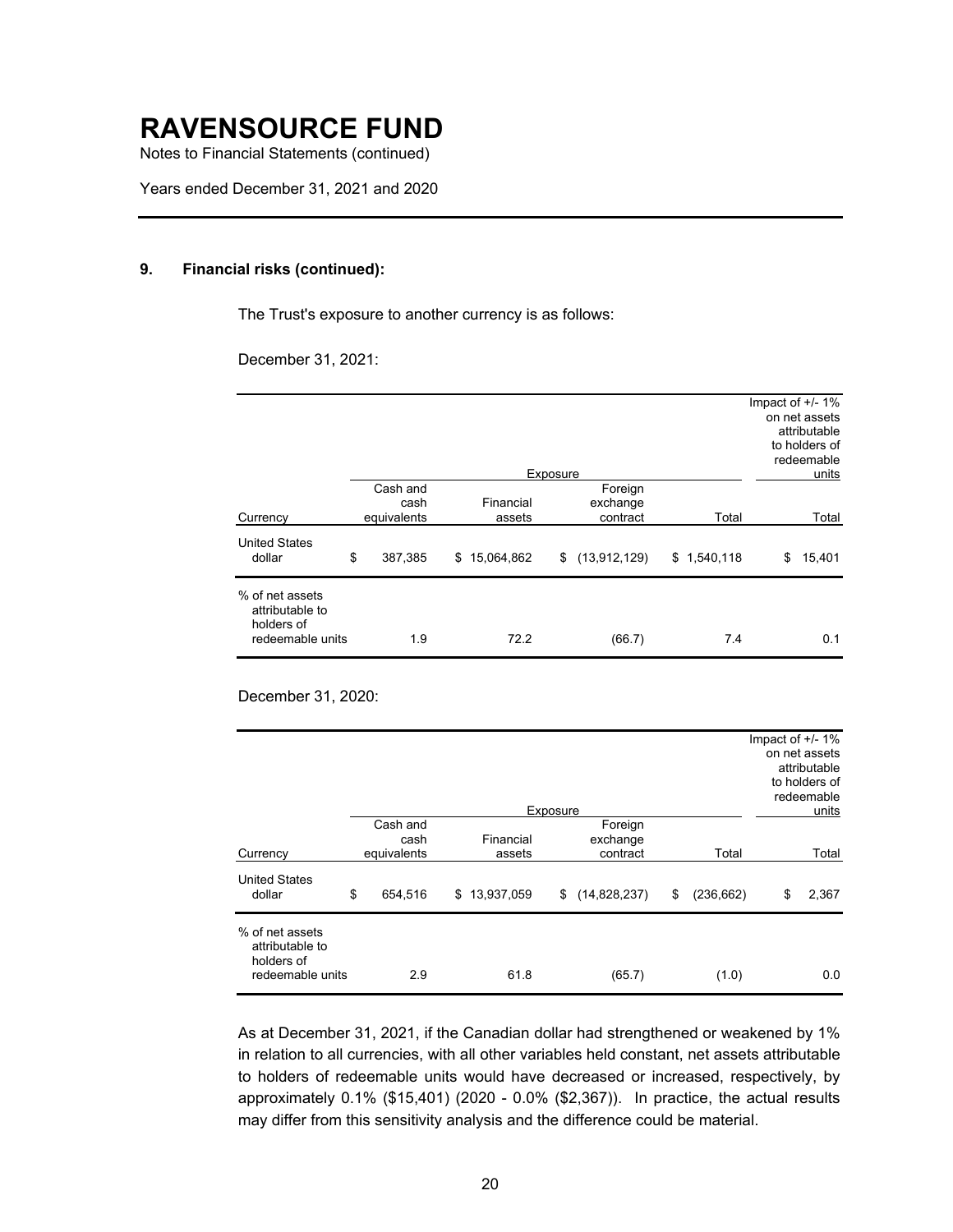Notes to Financial Statements (continued)

Years ended December 31, 2021 and 2020

#### **9. Financial risks (continued):**

#### (ii) Interest rate risk:

Interest rate risk arises from the possibility that changes in interest rates will affect future cash flows or fair values of financial instruments. Interest rate risk arises when the Trust invests in interest-bearing financial instruments. The Trust is exposed to the risk that the value of such financial instruments will fluctuate due to changes in the prevailing levels of market interest rates. There is no sensitivity to interest rate fluctuations on any cash balances.

The Trust's bond investments tend to be affected more by changes in overall economic growth and company-specific fundamentals rather than changes in interest rates. Changes in interest rates do not directly affect the fair value of defaulted bonds as the underlying issuers have stopped making interest payments and thus do not offer a yield component to the holder. However, the Trust's high yield bonds do have a degree of interest rate risk, which is summarized in the table below.

The Trust's exposure to debt securities by maturity and the impact on its net assets attributable to holders of redeemable units if the yield curve is shifted in parallel by an increase of 25-basis-points ("bps"), holding all other variables constant sensitivity, would be as follows:

|                                                      | 2021       |             |            |      |  |    | 2020        |            |
|------------------------------------------------------|------------|-------------|------------|------|--|----|-------------|------------|
|                                                      | Fair value |             |            |      |  |    |             | Fair value |
|                                                      |            |             | as % of    |      |  |    |             | as % of    |
|                                                      |            | Fair value  | net assets |      |  |    | Fair value  | net assets |
| High yield bonds<br>by maturity date:                |            |             |            |      |  |    |             |            |
| $<$ 1 year                                           | \$         |             |            |      |  | \$ | 498,366     | 2.2        |
| $1 - 3$ years                                        |            | 3,967,680   |            | 19.0 |  |    |             |            |
| Defaulted bonds                                      |            | 4,950,391   |            | 23.7 |  |    | 6,109,530   | 27.1       |
| Total                                                |            | \$8,918,071 |            | 42.7 |  |    | \$6,607,896 | 29.3       |
| Sensitivity to 25 bps<br>yield change<br>increase or |            |             |            |      |  |    |             |            |
| decrease                                             | \$         | 18,093      |            | 0.1  |  | \$ | 922         | 0.0        |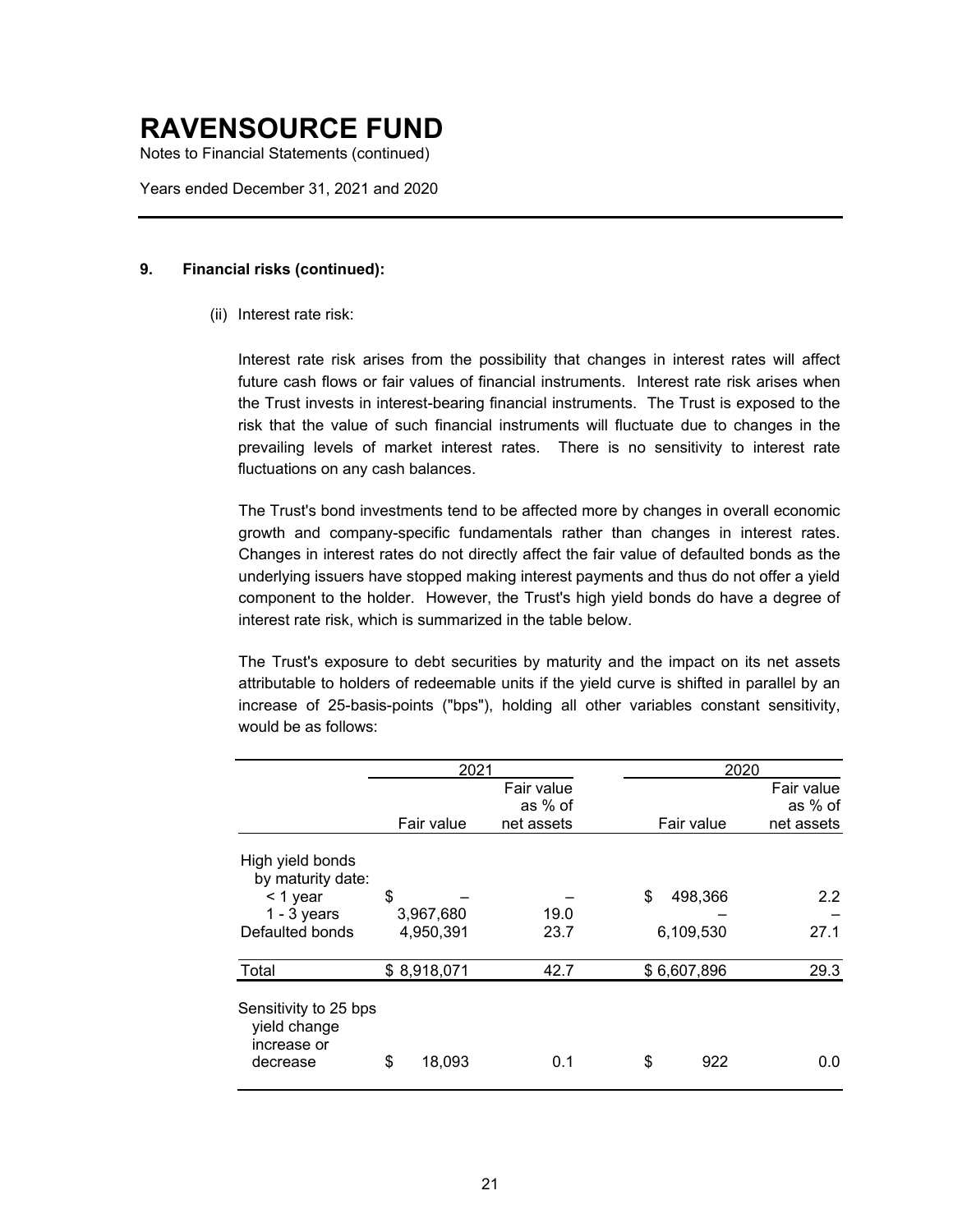Notes to Financial Statements (continued)

Years ended December 31, 2021 and 2020

#### **9. Financial risks (continued):**

In practice, actual results may differ from the above sensitivity analysis and the difference could be material.

(iii) Other price risk:

Other price risk is the risk that the fair value or future cash flows of financial instruments will fluctuate because of changes in market prices (other than those arising from credit risk, interest rate risk or currency risk). All investments represent a risk of loss of capital. The Investment Manager of the Trust moderates this risk through a careful selection and diversification of securities and other financial instruments within the limits of the Trust's investment objectives and strategy. The Trust's overall market positions are monitored on a regular basis by the Investment Manager.

The Trust's exposure to other price risk is as follows:

|                                                        | 2021 |      |
|--------------------------------------------------------|------|------|
| % of net assets:                                       |      |      |
| North American listed securities:                      |      |      |
| <b>Bonds</b>                                           | 0.0  | 2.2  |
| <b>Preferred shares</b>                                | 22.0 | 15.1 |
| Common shares and warrants                             | 41.9 | 25.7 |
| Total                                                  | 63.9 | 43.0 |
| Sensitivity to 10% security price increase or decrease | 6.4  | 4.3  |

If security prices on the North American stock exchanges had increased or decreased by 10% as at the end of December 31, 2021, with all other factors remaining constant, net assets attributable to holders of redeemable units could possibly have increased or decreased by approximately 8.3% or \$1,729,355 (2020 - 4.3% / \$971,506). In practice, the actual results may differ from this sensitivity analysis and the difference could be material.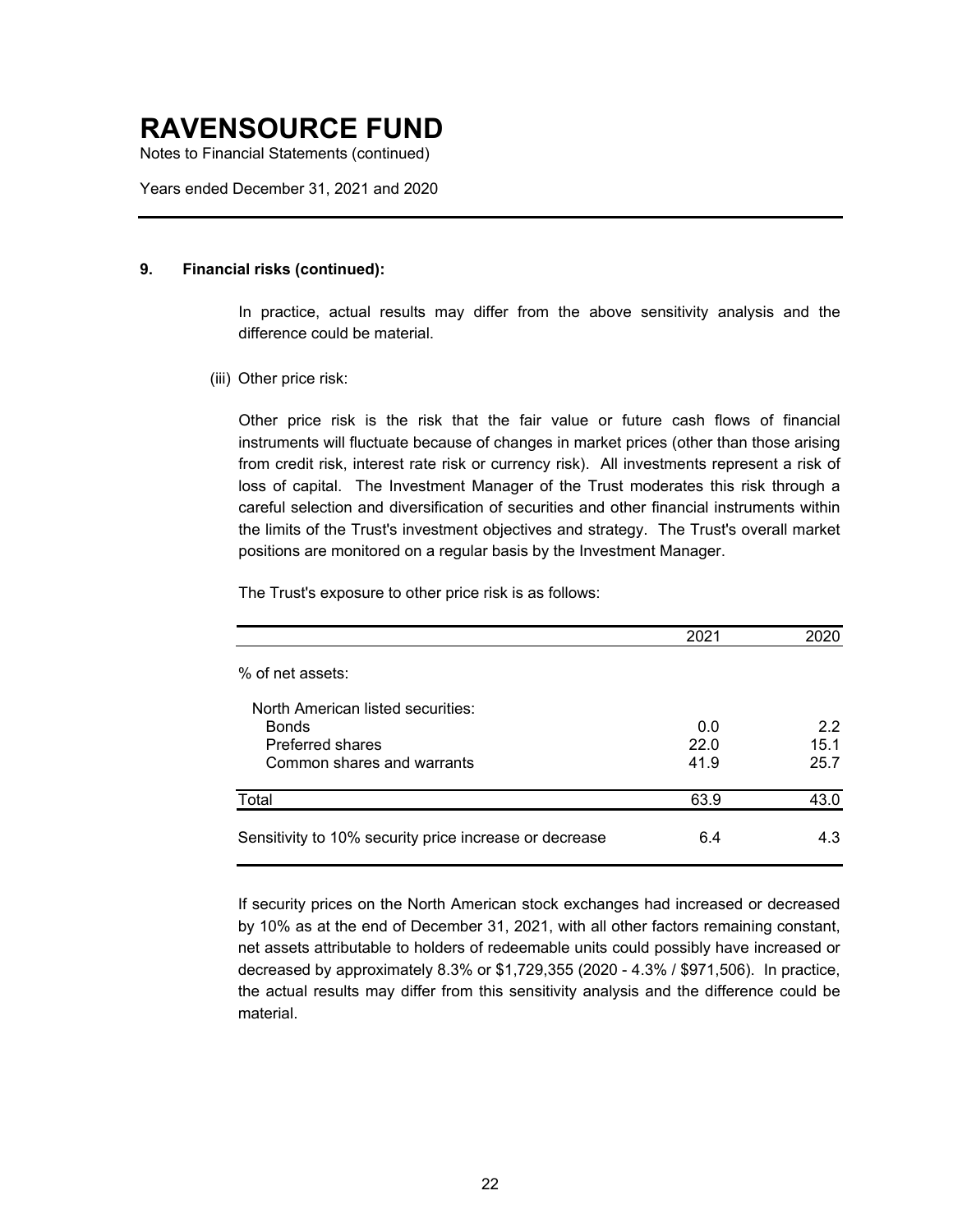Notes to Financial Statements (continued)

Years ended December 31, 2021 and 2020

#### **9. Financial risks (continued):**

(iv) Concentration risk:

Concentration risk arises as a result of the concentration of exposures within the same category, whether geographical location, product type, industry sector or counterparty type. In particular, the key concentration risk for the Trust is its exposure to any single security or issuer.

The Trust's exposure to a single security or issuer with a fair value higher than 15% of net assets attributable to redeemable units as at December 31, 2021 is as follows:

|                        | 2021     |            | 2020     |            |  |  |  |
|------------------------|----------|------------|----------|------------|--|--|--|
|                        | Cost     | Fair value | Cost     | Fair value |  |  |  |
|                        | as % of  | as % of    | as % of  | as % of    |  |  |  |
| Issuer                 | property | net assets | property | net assets |  |  |  |
| Crystallex Int'l Corp. | 9.7      | 23.7       | 13.1     | 24.6       |  |  |  |
| Dundee Corp.           | 9.8      | 17.2       | 12.0     | 15.1       |  |  |  |
| Gov't of Canada        | 17.4     | 19.0       |          |            |  |  |  |

#### **10. Fair value measurements:**

Financial instruments are measured at fair value using a three-tier hierarchy based on inputs used to value the Trust's investments. The hierarchy of inputs is summarized below:

- Level 1 quoted prices (unadjusted) in public markets for identical assets or liabilities;
- Level 2 dealer-quoted prices in over-the-counter markets for identical assets or liabilities, or inputs other than quoted prices that are observable for the asset or liability, either directly (i.e., as prices) or indirectly (i.e., derived from prices); and
- Level 3 inputs for the asset or liability that are not based on observable market data (unobservable inputs).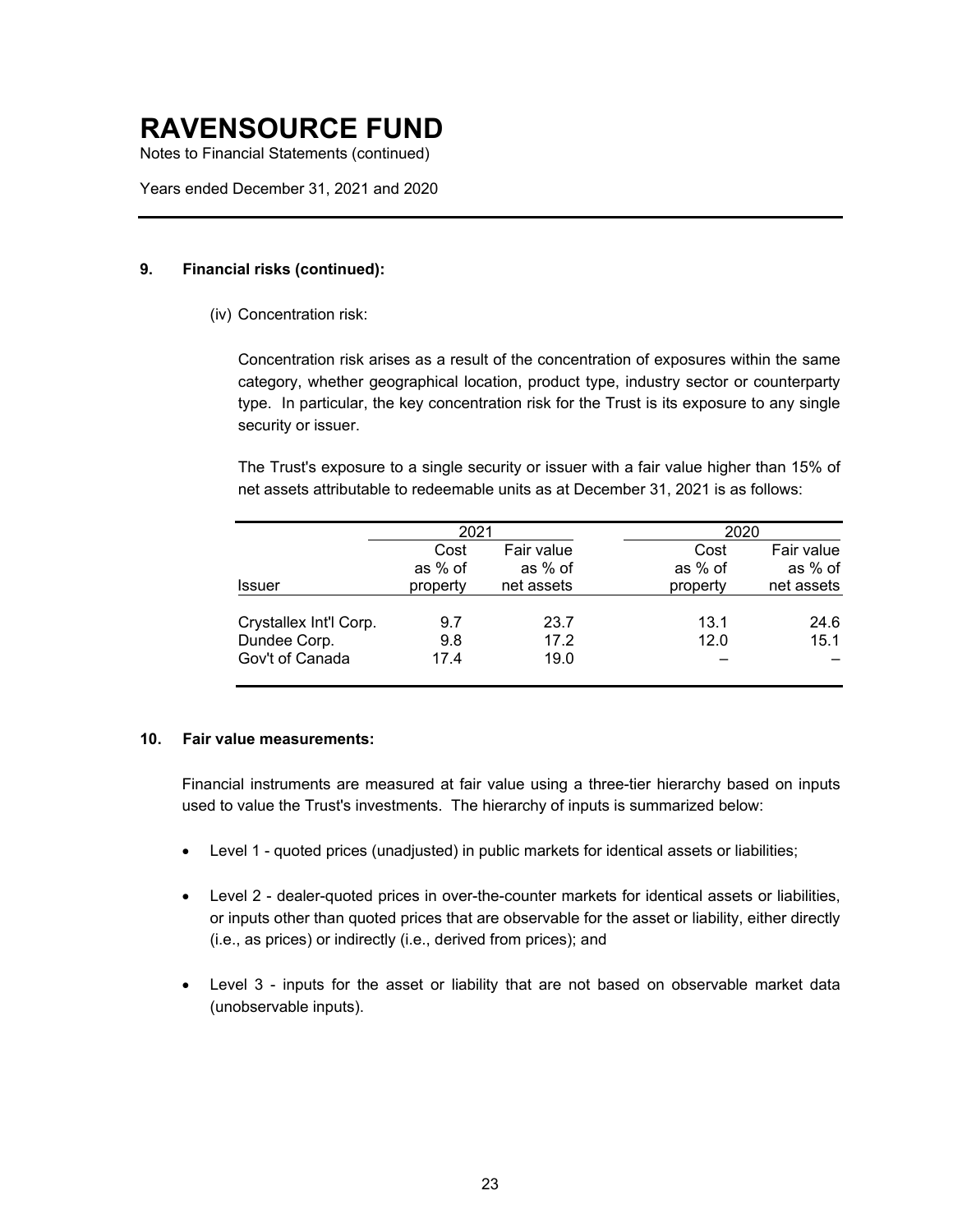Notes to Financial Statements (continued)

Years ended December 31, 2021 and 2020

#### **10. Fair value measurements (continued):**

Changes in valuation methods may result in transfers into or out of an investment's assigned level. The following tables present the Trust's financial instruments that have been measured at fair value, on a recurring basis:

| 2021                       | Level 1          | Level 2         | Level 3         | Total           |
|----------------------------|------------------|-----------------|-----------------|-----------------|
| Financial assets at FVTPL: |                  |                 |                 |                 |
| Debt                       | \$               | 3,967,680<br>\$ | 4,950,391<br>\$ | \$<br>8,918,071 |
| Equities:                  |                  |                 |                 |                 |
| <b>Preferred shares</b>    | 4,586,763        |                 |                 | 4,586,763       |
| Common shares/             |                  |                 |                 |                 |
| trust units                | 8,739,107        |                 | 3,569,159       | 12,308,266      |
|                            | 13,325,870       | 3,967,680       | 8,519,550       | 25,813,100      |
|                            |                  |                 |                 |                 |
| Foreign exchange contract  |                  | 72,721          |                 | 72,721          |
|                            |                  |                 |                 |                 |
|                            | \$<br>13,325,870 | \$<br>4,040,401 | 8,519,550<br>S  | 25,885,821<br>S |
|                            |                  |                 |                 |                 |
|                            |                  |                 |                 |                 |

| 2020                       | Level 1         |    | Level 2   |    | Level 3   | Total            |
|----------------------------|-----------------|----|-----------|----|-----------|------------------|
| Financial assets at FVTPL: |                 |    |           |    |           |                  |
| Debt                       | \$              | S  | 1,045,509 | S. | 5,562,387 | \$<br>6,607,896  |
| Equities:                  |                 |    |           |    |           |                  |
| <b>Preferred shares</b>    | 3,412,748       |    |           |    | 1,160,504 | 4,573,252        |
| Common shares/             |                 |    |           |    |           |                  |
| trust units                | 5,803,949       |    |           |    | 2,296,574 | 8,100,523        |
|                            | 9,216,697       |    | 1,045,509 |    | 9,019,465 | 19,281,671       |
|                            |                 |    |           |    |           |                  |
| Foreign exchange contract  |                 |    | 40,659    |    |           | 40,659           |
|                            | \$<br>9,216,697 | \$ | 1,086,168 | \$ | 9,019,465 | \$<br>19,322,330 |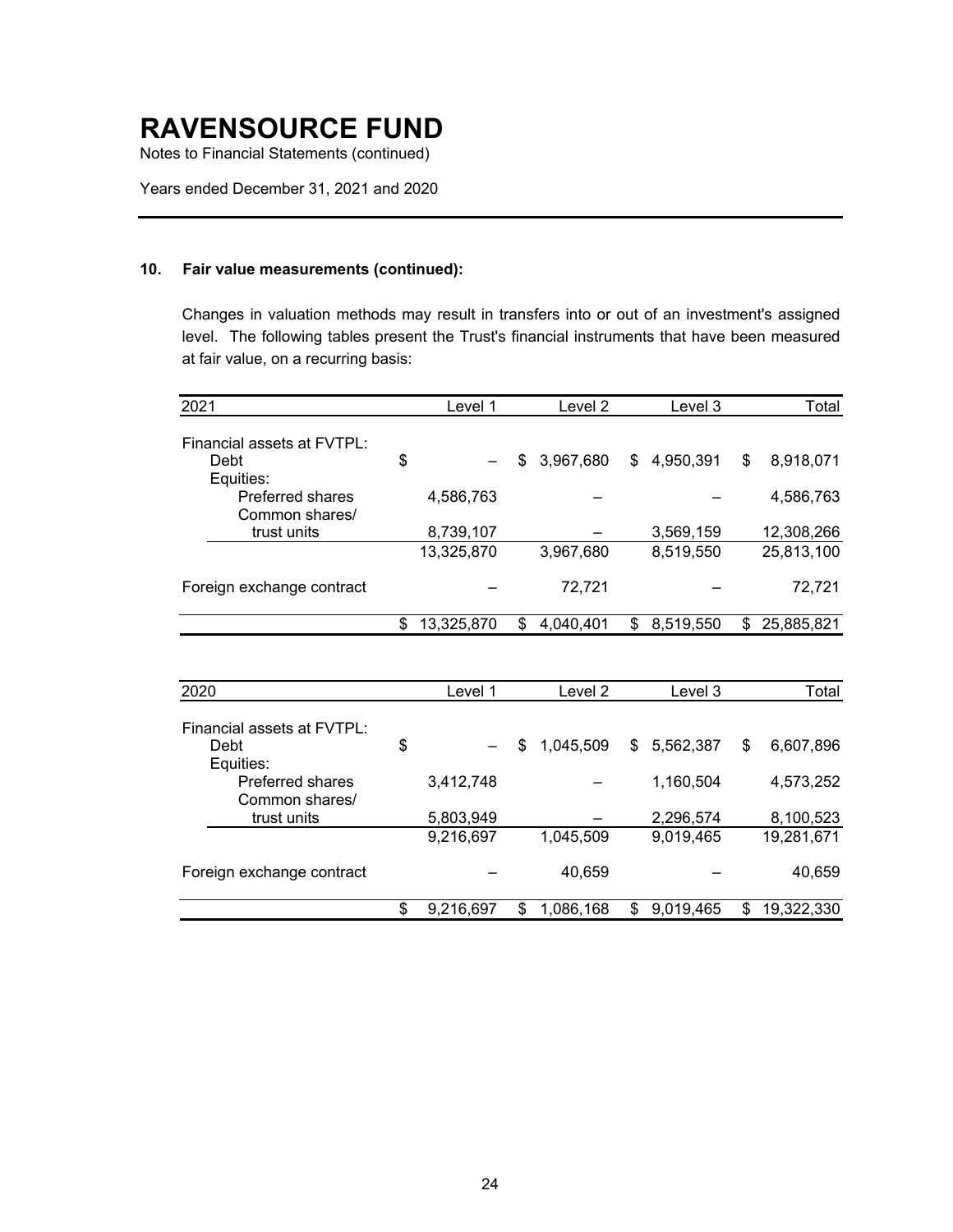Notes to Financial Statements (continued)

Years ended December 31, 2021 and 2020

#### **10. Fair value measurements (continued):**

The tables below show a reconciliation of the opening and closing balance of financial instruments recorded in Level 3:

|                           | Beginning     |             |             |                 | Sales.<br>purchases,<br>realized | End             |
|---------------------------|---------------|-------------|-------------|-----------------|----------------------------------|-----------------|
|                           | of year,      | Transfer    | Transfer    | Unrealized      | qains                            | of year,        |
|                           | January 1,    | from $(to)$ | from $(to)$ | fair value      | and other                        | December 31,    |
|                           | 2021          | Level 1     | Level 2     | gain (loss)     | movements                        | 2021            |
|                           |               |             |             |                 |                                  |                 |
| <b>GXI Acquisition</b>    |               |             |             |                 |                                  |                 |
| Corp. - Unlisted          |               |             |             |                 |                                  |                 |
| <b>Common Shares</b>      | \$<br>825,914 | \$          | \$          | \$<br>141,719   | \$<br>124,617                    | \$<br>1,092,250 |
| Old PSG Wind              |               |             |             |                 |                                  |                 |
| Down Ltd. - Unlisted      |               |             |             |                 |                                  |                 |
| <b>Common Shares</b>      | 58,680        |             |             | 6,539           |                                  | 65,219          |
| Crystallex International  |               |             |             |                 |                                  |                 |
| Corp. - Defaulted         |               |             |             |                 |                                  |                 |
| Debt                      | 5,543,352     |             |             | (37, 543)       | (555, 418)                       | 4,950,391       |
| Delphi Energy Corp.       |               |             |             |                 |                                  |                 |
| 10% Senior Notes -        |               |             |             |                 |                                  |                 |
| Residual Cash Claim       | 19,035        |             |             | 2,022           | (21, 057)                        |                 |
| <b>Distinction Energy</b> |               |             |             |                 |                                  |                 |
| Corp. - Unlisted          |               |             |             |                 |                                  |                 |
| <b>Common Shares</b>      | 1,411,980     |             |             | 470,660         | (1,882,640)                      |                 |
| Kiwetinohk Energy         |               |             |             |                 |                                  |                 |
| Corp. - Unlisted          |               |             |             |                 |                                  |                 |
| <b>Common Shares</b>      |               |             |             | 276,747         | 1,882,640                        | 2,159,387       |
| Spanish Broadcasting      |               |             |             |                 |                                  |                 |
| System Inc. -             |               |             |             |                 |                                  |                 |
| <b>Preferred Shares</b>   | 1,160,504     |             |             | 797,948         | (1,958,452)                      |                 |
| Spanish Broadcasting      |               |             |             |                 |                                  |                 |
| System Inc. -             |               |             |             |                 |                                  |                 |
| <b>Unlisted Common</b>    |               |             |             |                 |                                  |                 |
| <b>Shares</b>             |               |             |             | 72,596          | 179,707                          | 252,303         |
|                           |               |             |             |                 |                                  |                 |
| Total                     | \$9,019,465   | \$          | \$          | \$<br>1,730,688 | \$<br>(2, 230, 603)              | \$<br>8,519,550 |

The Trust did not have any significant transfers between Level 1, Level 2 and Level 3 included in the fair value hierarchy for the year ended December 31, 2021.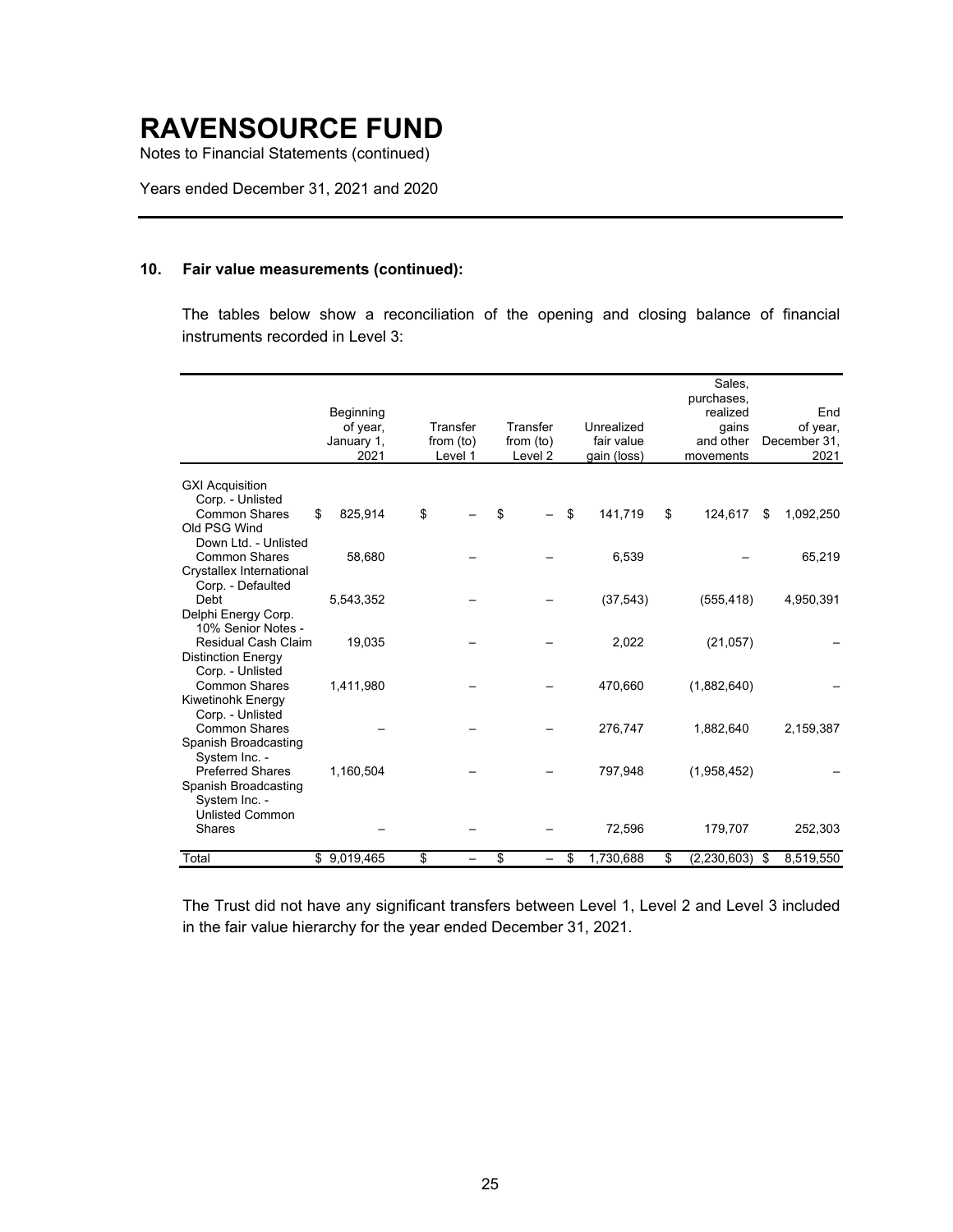Notes to Financial Statements (continued)

Years ended December 31, 2021 and 2020

#### **10. Fair value measurements (continued):**

|                                                                     | Beginning<br>of year,<br>January 1, |    | Transfer<br>from $(to)$ | Transfer<br>from (to) | Unrealized<br>fair value | Sales,<br>purchases,<br>realized<br>gains<br>and other | End<br>of year,<br>December 31, |
|---------------------------------------------------------------------|-------------------------------------|----|-------------------------|-----------------------|--------------------------|--------------------------------------------------------|---------------------------------|
|                                                                     | 2020                                |    | Level 1                 | Level <sub>2</sub>    | gain (loss)              | movements                                              | 2020                            |
| <b>Specialty Foods</b><br>Group LLC -<br>Post Closing               |                                     |    |                         |                       |                          |                                                        |                                 |
| <b>Payment Rights</b>                                               | \$<br>90,764                        | \$ |                         | \$                    | \$<br>33,944             | \$<br>$(124, 708)$ \$                                  |                                 |
| <b>GXI Acquisition</b><br>Corp. - Equity<br>Old PSG Wind            | 1,053,047                           |    |                         |                       | (227, 133)               |                                                        | 825,914                         |
| Down Ltd. - Equity<br>Crystallex International<br>Corp. - Defaulted | 348,242                             |    |                         |                       | 7,906                    | (297, 468)                                             | 58,680                          |
| Debt<br>Delphi Energy Corp.<br><b>Equity Subscription</b>           | 6,425,704                           |    |                         |                       | (882, 352)               |                                                        | 5,543,352                       |
| Receipts<br>Delphi Energy Corp.<br>Note Subscription                | 174,351                             |    |                         |                       |                          | (174, 351)                                             |                                 |
| Receipts<br>Delphi Energy Corp.<br>10% Senior Notes -               | 523,025                             |    |                         |                       |                          | (523, 025)                                             |                                 |
| <b>Residual Cash Claim</b>                                          |                                     |    |                         | 19,035                |                          |                                                        | 19,035                          |
| <b>Distinction Energy</b><br>Corp. - Equity                         |                                     |    |                         | 334,480               |                          | 1,077,500                                              | 1,411,980                       |
| Spanish Broadcasting<br>System Inc. -                               |                                     |    |                         |                       |                          |                                                        |                                 |
| <b>Preferred Shares</b>                                             |                                     |    |                         | 2,104,528             | (944, 024)               |                                                        | 1,160,504                       |
| Total                                                               | \$8,615,133                         | \$ |                         | \$2,458,043           | \$<br>(2,011,659)        | \$<br>(42, 052)                                        | \$<br>9,019,465                 |

During the year ended December 31, 2020, there were two transfers from Level 2 to Level 3. The first transfer was the result of a bond investment previously classified as Level 2 that was restructured into common shares and cash receivable of a private company classified as Level 3 in the amount of \$334,480 and \$19,035, respectively. The second transfer was in the amount of \$2,104,528 and related to a preferred equity investment previously classified as Level 2 that was thinly traded during the period and was priced using a bid quote received for the security as at December 31, 2020. The Trust did not have any other significant transfers between Level 1, Level 2 and Level 3 included in the fair value hierarchy for the year ended December 31, 2020.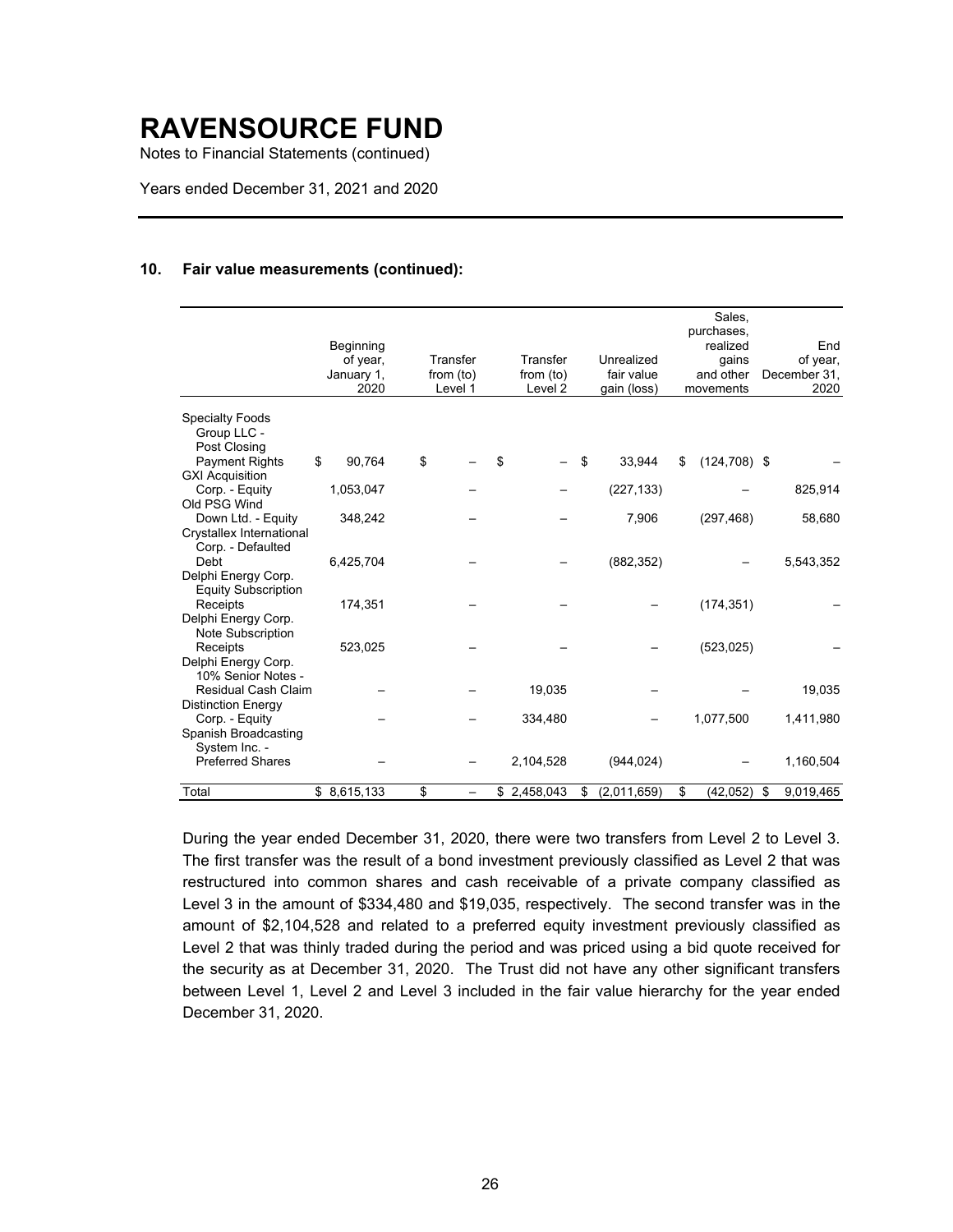Notes to Financial Statements (continued)

Years ended December 31, 2021 and 2020

#### **10. Fair value measurements (continued):**

The tables below set out information about significant unobservable inputs used as at December 31, 2021 and 2020 in measuring financial instruments categorized in Level 3 in the fair value hierarchy:

|                                                                              | Fair value,<br>December 31, | Valuation                                                                                          | Unobservable                                                                        | Input               | Sensitivity to changes in                                                                                                                                                                                                                                                     |
|------------------------------------------------------------------------------|-----------------------------|----------------------------------------------------------------------------------------------------|-------------------------------------------------------------------------------------|---------------------|-------------------------------------------------------------------------------------------------------------------------------------------------------------------------------------------------------------------------------------------------------------------------------|
| Description                                                                  | 2021                        | technique                                                                                          | input                                                                               | value               | significant unobservable inputs                                                                                                                                                                                                                                               |
| <b>GXI Acquisition</b><br>\$<br>Corp. - Unlisted<br><b>Common Shares</b>     | 1,092,250                   | Present value<br>of expected<br>future cash<br>flows                                               | Discount rate                                                                       | 32.4%               | The estimated fair value would<br>increase (decrease) by \$111,311<br>(\$93,343) or 10.2% (8.5%) for each<br>500 bps decrease (increase) in<br>the discount rate. Net assets<br>attributable to holders of<br>redeemable units would increase<br>(decrease) by 0.5% (0.4%).   |
| Old PSG Wind<br>Down Ltd. -<br>Unlisted<br><b>Common Shares</b>              | 65,219                      | <b>Expected final</b><br>distribution to<br>holders of<br><b>Parent Equity</b><br><b>Interests</b> | Remaining cash<br>reserves<br>available for<br>final distribution<br>after expenses | \$0.10<br>per share | The estimated fair value would<br>increase (decrease) by \$6,522<br>or 10% for each \$0.1 increase<br>(decrease) in projected<br>distributions per share. Net assets<br>attributable to holders of<br>redeemable units would increase<br>(decrease) by 0.0%.                  |
| Crystallex<br>International<br>Corp. - Defaulted<br>Debt                     | 4,950,391                   | Discount/<br>premium to<br>last trade<br>price                                                     | Discount/<br>premium                                                                | 0%                  | The estimated fair value would<br>increase (decrease) by \$495,039<br>or 10% for each 10% increase<br>(decrease) in the premium / discount<br>Net assets attributable to holders of<br>redeemable units would increase<br>(decrease) by 2.4%.                                 |
| Kiwetinohk Energy<br>Corp. - Unlisted<br><b>Common Shares</b>                | 2,159,387                   | Rollback of<br>publicly traded<br>price upon<br>January 14,<br>2022 listing                        | Valuation<br>adjustment<br>from January 14,<br>2022 to<br>December 31,<br>2021      | 8.7%                | The estimated fair value would<br>increase (decrease) by \$43,301<br>or 2.0% if the valuation adjustment<br>were to decrease or increase by<br>25%. Net assets attributable to<br>holders of redeemable units would<br>increase (decrease) by 0.2%                            |
| Spanish<br>Broadcasting<br>System Inc. -<br><b>Unlisted Common</b><br>Shares | 252,303                     | Liquidity<br>discount to<br>public market<br>share price                                           | Liquidity<br>discount                                                               | 25.0%               | The estimated fair value would<br>increase (decrease) by \$21,939<br>(18,689) or 8.7% (7.4%) if the<br>liquidity discount were to decrease<br>(increase) to 15% (35%). Net assets<br>attributable to holders of redeemable<br>units would increase (decrease) by<br>$0.1\%$ . |
|                                                                              | 8,519,550                   |                                                                                                    |                                                                                     |                     |                                                                                                                                                                                                                                                                               |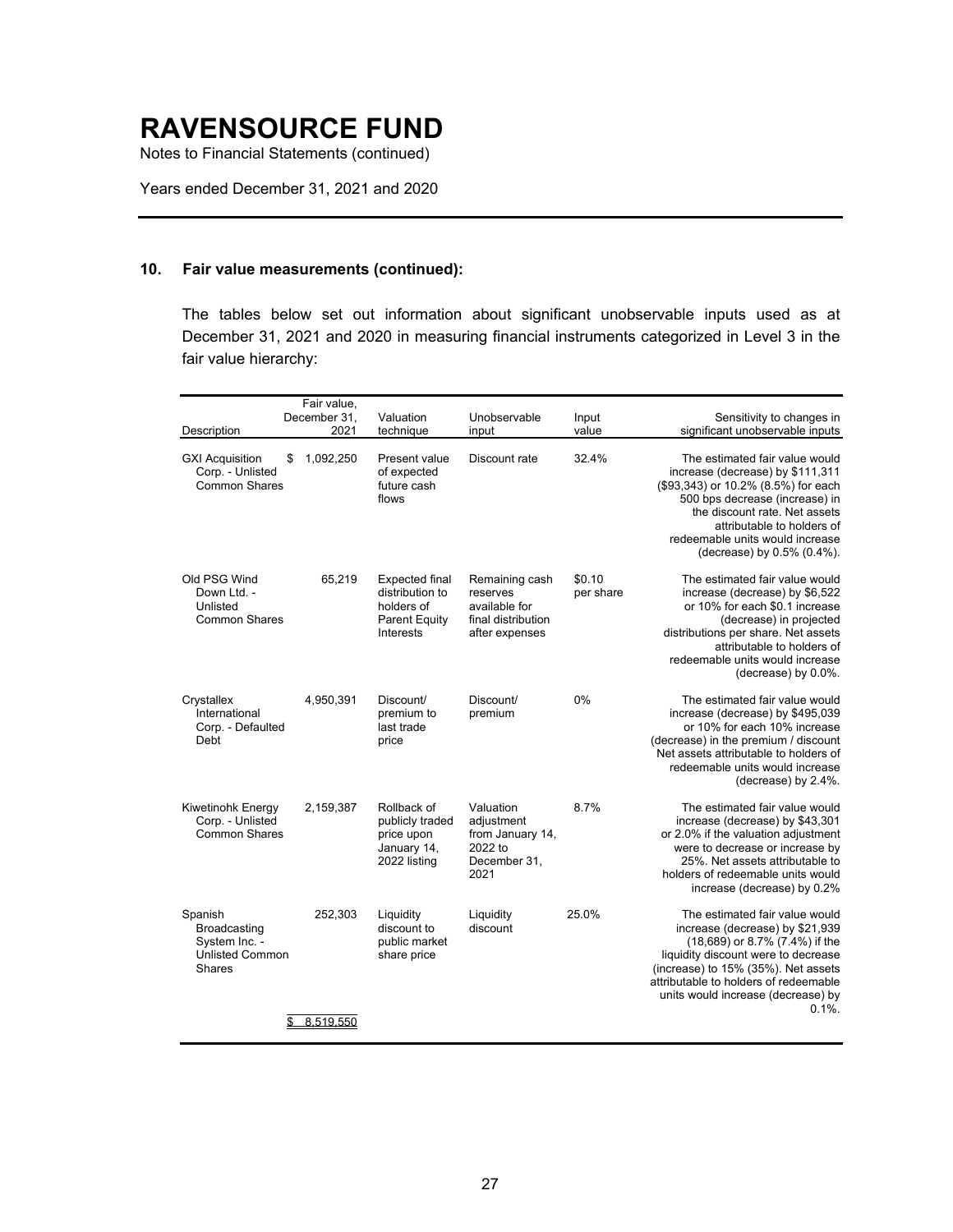Notes to Financial Statements (continued)

Years ended December 31, 2021 and 2020

### **10. Fair value measurements (continued):**

| Description                                                            | Fair value,<br>December 31,<br>2020 | Valuation<br>technique                                                                                 | Unobservable<br>input                                                               | Input<br>value                                                                        | Sensitivity to changes in<br>significant unobservable inputs                                                                                                                                                                                                              |
|------------------------------------------------------------------------|-------------------------------------|--------------------------------------------------------------------------------------------------------|-------------------------------------------------------------------------------------|---------------------------------------------------------------------------------------|---------------------------------------------------------------------------------------------------------------------------------------------------------------------------------------------------------------------------------------------------------------------------|
| <b>GXI Acquisition</b><br>Corp. - Equity                               | 825,914<br>\$                       | Present value<br>of expected<br>future cash<br>flows                                                   | Discount rate                                                                       | Mid-point of<br>high-case<br>scenario of<br>30% and<br>low-case<br>scenario of<br>35% | The estimated fair value would<br>increase (decrease) by \$130,506<br>(\$110,930) or 16% (13%) for each<br>500 bps (decrease) increase in<br>the discount rate. Net assets<br>attributable to holders of<br>redeemable units would increase<br>(decrease) by 0.6% (0.5%). |
| Old PSG Wind<br>Down Ltd. -<br>Equity                                  | 58,680                              | <b>Expected final</b><br>distribution to<br>holders of<br><b>Parent Equity</b><br><b>Interests</b>     | Remaining cash<br>reserves<br>available for<br>final distribution<br>after expenses | \$0.08938<br>per share                                                                | The estimated fair value would<br>increase (decrease) by \$52,521<br>or 90% for each \$0.08 increase<br>(decrease) in projected<br>distributions per share. Net assets<br>attributable to holders of<br>redeemable units would increase<br>(decrease) by 0.2%.            |
| Crystallex<br>International<br>Corp. - Defaulted<br>Debt               | 5,543,352                           | Broker quote<br>(bid)                                                                                  | Broker quote                                                                        | Bid price of<br>\$110 per<br>\$100 face<br>value                                      | The estimated fair value would<br>increase (decrease) by \$554,335<br>or 10% for each 10% increase<br>(decrease) in the bid price. Net<br>assets attributable to holders of<br>redeemable units would increase<br>(decrease) by 2.5%.                                     |
| Delphi Energy<br>Corp. 10%<br>Senior Notes -<br>Residual Cash<br>Claim | 19,035                              | Expected cash<br>recovery<br>based on<br>Monitor's<br>Report                                           | Allowed<br>deneral<br>unsecured<br>claims                                           | \$113,687,281                                                                         | The estimated fair value would<br>decrease by \$805 or 4% if the<br>allowed general unsecured claim<br>pool were to increase by<br>\$5,000,000, or 4%. Net assets<br>attributable to holders of<br>redeemable units would increase<br>(decrease) by 0.0%.                 |
| <b>Distinction Energy</b><br>Corp. - Equity                            | 1,411,980                           | Last<br>transaction -<br>purchase price<br>of equity in<br><b>CCAA</b><br>restructuring<br>transaction | Equity value<br>per share                                                           | \$15                                                                                  | The estimated fair value would<br>increase (decrease) by \$141,198<br>or 10% for each 10% increase<br>(decrease) in the equity value per<br>share. Net assets attributable to<br>holders of redeemable units would<br>increase (decrease) by 0.6%                         |
| Spanish<br>Broadcasting<br>System Inc. -<br><b>Preferred Shares</b>    | 1,160,504<br>9,019,465              | Broker quote<br>(bid)                                                                                  | Broker quote                                                                        | \$450 per<br>\$1,000 par<br>value                                                     | The estimated fair value would<br>increase (decrease) by \$116,050<br>or 10% for each 10% in the bid<br>price. Net assets attributable to<br>holders of redeemable units would<br>increase (decrease) by 0.5%.                                                            |